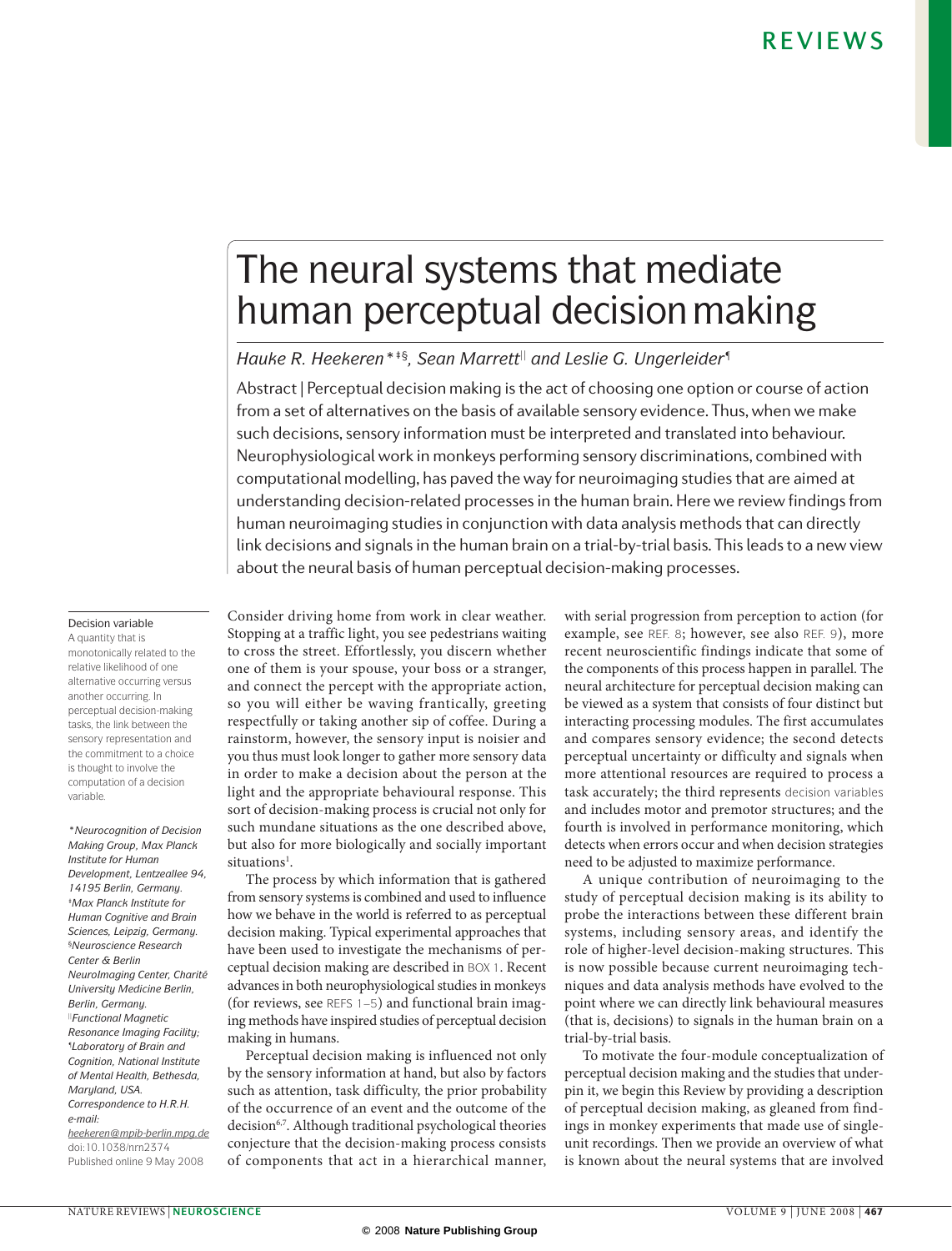

.<br>making in the somatosensory domain, several studies have used a vibrotactile frequency-discrimination task (for The general experimental approach to study perceptual decision making is to have study subjects (monkeys or humans) perform sensory discriminations, with the sensory input being more or less degraded. To study perceptual decision example, see REFS 4, 15, 43). In this task, subjects have to decide which of two sequentially presented flutter stimuli has a higher frequency of oscillation (see figure, part **a**). To study perceptual decision making in the visual domain, many studies have used a direction-of-motion discrimination task (for example, see REFS 5,17,61) in which subjects have to decide whether the net motion of a noisy field of dots is in one direction or the opposite direction (for example, leftward or rightward) and indicate their choice either with a quick eye movement to the target on the appropriate side<sup>17</sup> (see figure, part **b**) or with a button press<sup>61</sup>. Also in the visual domain, Heekeren *et al.* have used a face-house categorization task<sup>46</sup> in which participants had to decide whether an image presented on a screen was a face or a house and indicate their decision with a button press (see figure, part **c**). To investigate perceptual decision making in the auditory domain, Kaiser *et al.* used a two-alternative forced-choice task in which participants had to decide whether two syllables presented sequentially were the same or different with respect to their identity (for example, "pa" and "ba") or the same or different with respect to their perceived location (that is, left or right)54 (see figure, part **d**). Part **a** of the figure modified, with permission, from REF. 4 © (2003) Macmillan Publishers Ltd. Part **b** of the figure modified, with permission, from REF. 75 (2005) Macmillan Publishers Ltd. Part **c** of the figure modified, with permission, from REF. 46 (2004) Macmillan Publishers Ltd.

in perceptual decision making in humans, including findings from functional MRI (fMRI) studies; studies that made simultaneous electroencephalogram (EEG) and fMRI recordings; single-trial analyses of EEG, magnetoencephalogram (MEG) and fMRI data; and spatiotemporal neuroimaging studies that used EEG and/or MEG. We end by describing possible future research directions.

#### Perceptual decision making in monkeys

A series of elegant single-unit recording studies has investigated decision making in the somatosensory and visual domains in monkeys. From these experiments, some important concepts of perceptual decision making have emerged that concern the representation and integration of sensory evidence in different brain structures, the importance of motor structures in decision making,

#### Functional MRI

(fMRI). An imaging technique that measures the brain's haemodynamic response to changes in neural activity.

#### Electroencephalography

(EEG). A technique used to measure neural activity by monitoring electrical signals from the brain that reach the scalp. EEG has good temporal resolution but relatively poor spatial resolution.

### Magnetoencephalography

(MEG). A method of measuring physiological activity across the cortex by detecting perturbations in the magnetic field that is generated by the electrical activity of neuronal populations.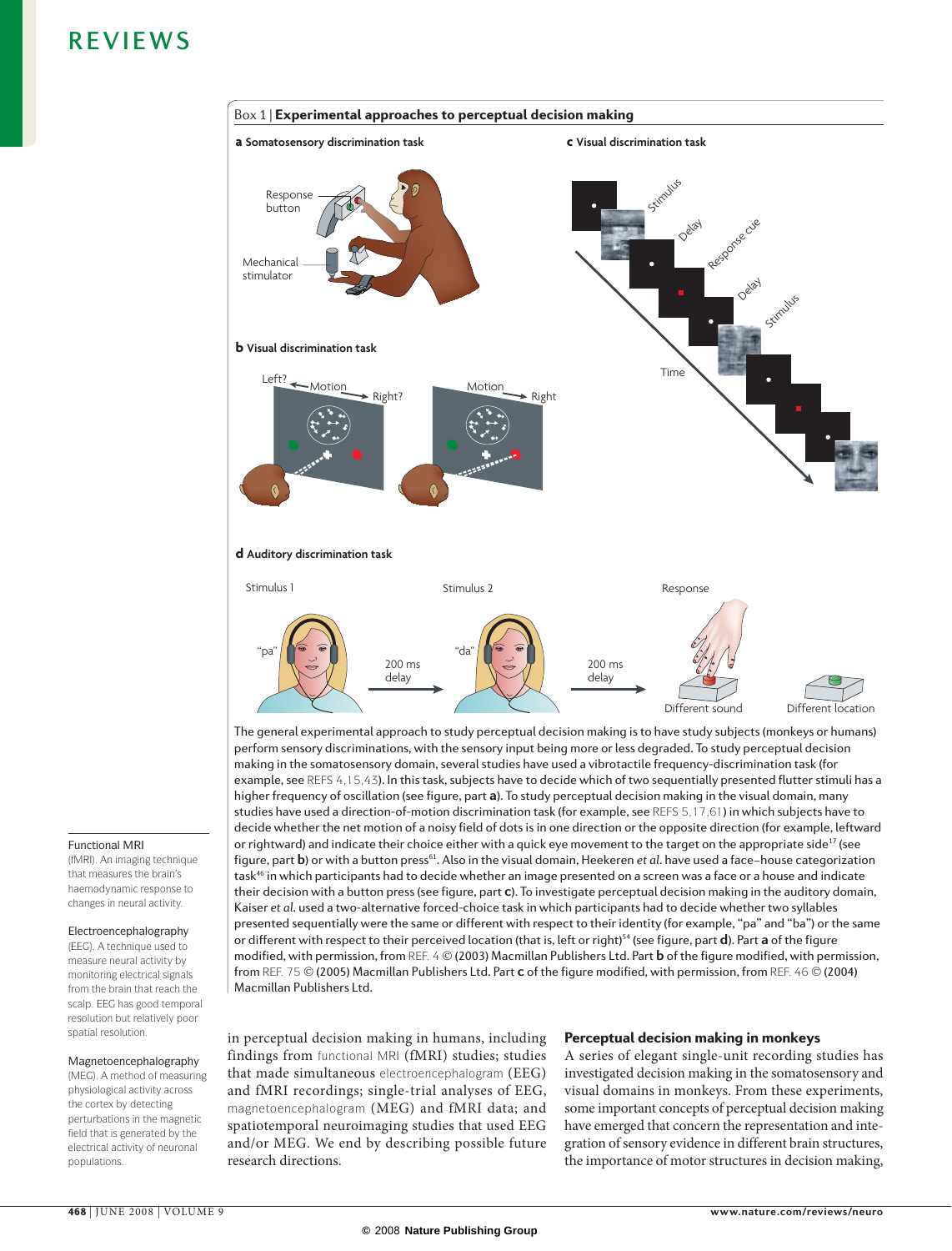and the role of the posterior medial frontal cortex in performance and error monitoring and in signalling the need for behavioural adjustment.

*Representation of sensory evidence.* Single-unit recording studies in monkeys have provided evidence of a close link between behaviour and the activity of neuronal populations in sensory regions (such as the primary somatosensory cortex<sup>10</sup> and visual area MT<sup>11,12</sup>). Further, electrical microstimulation studies have indicated that this link is causal, in both the somatosensory<sup>10</sup> and the visual domains<sup>13,14</sup>. Beyond demonstrating that representations of evidence in sensory regions are used to make perceptual decisions, these studies have produced detailed knowledge about the nature of these representations and how evidence can be separated from the decision variable.

For instance, Romo and colleagues recorded from single neurons in the primary somatosensory cortex (SI) while monkeys performed a vibrotactile task in which they had to decide which of two sequentially presented flutter stimuli had a higher frequency of oscillation (BOX 1). The results showed that the monkeys' choices could be predicted from trial-to-trial fluctuations in the firing rates of SI neurons<sup>10</sup>. Also, the average firing rate of the SI neurons increased monotonically with increases in the stimulus oscillation frequency. Furthermore, when the vibrotactile stimuli were replaced with direct electrical microstimulation of SI, the monkeys' behavioural patterns were very similar to their patterns under normal conditions<sup>15,16</sup>.

In a similar vein, Newsome, Shadlen and colleagues recorded from neurons involved in visual-motion processing in area MT while monkeys performed a direction-of-motion discrimination task<sup>17</sup> (BOX 1). Here the monkeys had to decide whether a noisy field of dots was moving in one direction or the opposite direction (for example, upward or downward) and indicate their choice with a quick eye movement to a target on the respective side. The activity of relatively small numbers of directionally selective neurons closely correlated with the monkeys' behaviour<sup>11,12</sup>. Subsequent studies showed that electrical microstimulation of directionally selective neurons in area MT caused a monkey to choose the neurons' preferred direction more often: for example, when neurons tuned to rightward motion were stimulated the monkey was more likely to make an eye movement to the target on the right $14$ . Also, microstimulation of these neurons quickened the decision in favour of the preferred direction and slowed the decision in favour of the opposite direction<sup>14</sup>. Thus, in both the visual and the somatosensory domains, microstimulation studies have provided proof of a tight, causal link between the representation of sensory evidence in sensory regions and perceptual decisions.

Do these findings extend to higher-level categorical decisions? In monkeys performing a 'face'/'non-face' categorization task, stimulation of face-selective neurons in the temporal cortex biased the monkeys' decisions in favour of the face category<sup>18</sup>. These data not only support a causal relationship between the activity of face-selective neurons and face perception, but also indicate that, even for higher-level categories, decisions are based on the sensory evidence that is represented in lower-level sensory regions.

*Integration of sensory evidence and formation of the decision variable.* Another important concept that has emerged from neurophysiological studies in monkeys is that perceptual decisions are made, at least in part, by integrating the sensory evidence that is represented by sensory neurons<sup>4,19</sup>. These studies have shown that neuronal activity in areas involved in decision making gradually increases and then remains elevated until a response is made. Importantly, the rate of increase in neural activity is slower during difficult trials than during easier trials. During the vibrotactile frequencydiscrimination task described above, cells in regions of the monkey brain that are downstream from the primary and secondary sensory areas, such as the prefrontal, medial premotor and ventral premotor cortices, form a decision by computing the difference between the activities of populations of sensory neurons in the secondary somatosensory cortex (SII) that prefer high or low frequencies<sup>20–23</sup>. Similarly, during the direction-of-motion visual discrimination task, cells in regions downstream from area MT, such as the lateral intraparietal area (LIP), the frontal eye field (FEF) and the dorsolateral prefrontal cortex (DLPFC), form a decision by computing the difference between the activities of populations of neurons in area MT that code for opposite directions of motion<sup>24</sup>. Thus, in both sensory systems a simple subtraction operation seems to explain the behavioural effect; this integration of noisy sensory information over time can be modelled as a diffusion-to-boundary process<sup>25-27</sup> (BOX 2).

Another fundamental process in the making of a perceptual decision is the contribution of memory. Our past sensory experiences — which are stored in memory and brought online in working memory — are combined with current sensory inputs to inform our perceptual decisions. In monkeys, this process has been extensively described by Romo and colleagues for decisions made in the vibrotactile discrimination task (see above), which allowed the authors to distinguish between the comparison process (the combination of the memory trace and the current sensory stimulus) and the motor response<sup>22,28-31</sup>.

*The role of the motor system.* It is noteworthy that regions in the monkey brain that have been implicated in both representing decision variables and performing the comparator operation are the same areas that select, plan and execute motor responses. In other words, the boundaries between sensory processing, decision-related activity and motor-related processing are not as distinct as is often thought. For example, when monkeys must decide in which direction a random-dot-motion stimulus is moving and indicate their decision with an eye movement, decision-related as well as saccade-related activity can be found in the FEF<sup>32</sup>. Similarly, when monkeys perform the vibrotactile discrimination task, activity in the medial and ventral premotor cortices reflects the temporal evolution of the decision-making process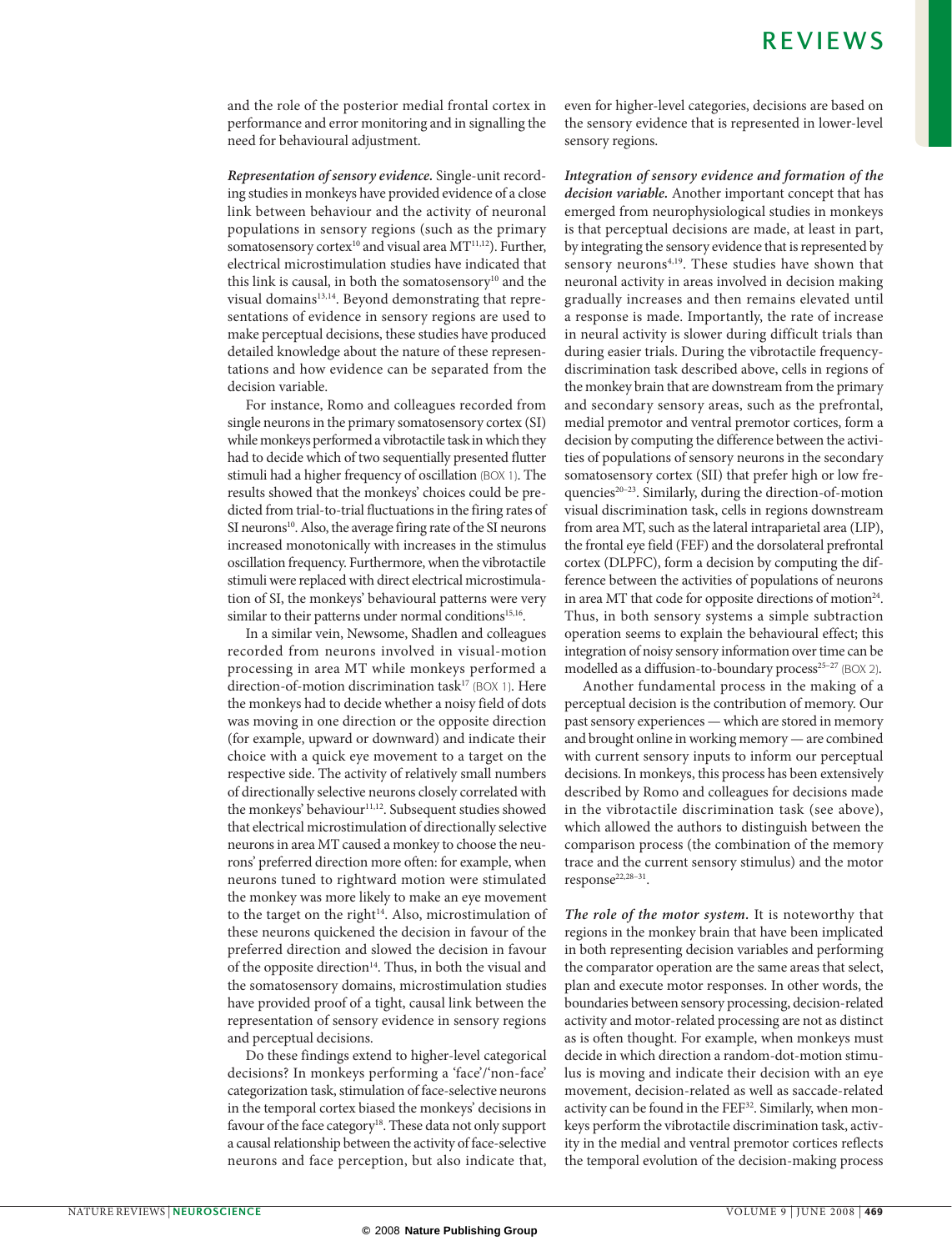

Decision-making research has led to the development of mathematical models of the assumed underlying cognitive processes. Diffusion models are particularly successful in explaining response-time and accuracy data in two-choice reaction-time tasks. These models assume that decisions are formed by continuously accumulating sensory information until one of the two response criteria (a or –b) is reached<sup>25,27</sup> (see figure). Once a boundary has been reached, the decision process is concluded and a response is elicited. Moment-by-



moment fluctuations in the sample path reflect noise in the decision process. The drift rate (µ) is related to the efficacy of information processing and depends on the strength of the sensory signal and on the accumulation rate (that is, the increase in the decision variable that quantifies how much evidence is accumulated per time interval). Clear images of faces contain more sensory evidence than degraded images, and therefore the drift rate is greater for clear images (blue trace in the figure) than for degraded images (red trace).

Recent studies have also modelled neurophysiological data as a diffusion process<sup>19,89,90</sup>: a dual-diffusion model provides a quantitative account of both the behaviour in simple perceptual decision making and the patterns of activity in competing neuron populations<sup>89,90</sup>. In these studies, monkeys performed a brightness-discrimination task and made saccades to one of two peripheral targets. Task difficulty was manipulated by varying the ratio of black to white pixels. A diffusion model was fitted to the behavioural data. Based on the hypothesis that the neuronal firing rate is linearly related to the accumulated evidence, simulated paths from the model were compared with neural activity. Similar to the behavioural data, the firingrate data showed delayed availability of discriminative information for fast, intermediate and slow decisions when activity was aligned on the stimulus. By contrast, the firing rate showed very small differences in discriminative information when activity was aligned on the saccade.

The first study to link human brain signals with parameters of the diffusion model was that of Philiastides *et al.*62. These authors estimated diffusion rates for different noise levels on the basis of behavioural data from a face–car categorization task. Notably, these diffusion rates were highly correlated with the strength of the difficulty-related component in their single-trial electroencephalogram (EEG) analysis. These findings indicate that the late EEG component represents the postsensory evidence that is fed into the diffusion process that ultimately determines the decision. Face–house images in part **b** of the figure reproduced, with permission, from REF. 46 © (2004) Macmillan Publishers Ltd.

that leads to action selection<sup>22,23</sup>. Other neurophysiological studies have revealed that decision variables are represented in the superior colliculus, a midbrain region that is involved in the generation of saccadic eye movements<sup>33,34</sup>. These studies thus support theoretical and modelling studies<sup>35,36</sup>, which suggest that the motor system should be considered an integral component of decision-making processes (see also REFS 9,32,37).

It should be noted, however, that in most of the monkey studies discussed in this Review, the monkeys were trained to indicate their perceptual decision with a particular action. In other words, the monkeys could treat the perceptual decision as a problem of movement selection. Seen in this light, it is not surprising that motor structures seem to have a role in decision formation. It is not yet clear how these structures contribute to decisions that are not linked to particular actions<sup>32</sup>.

*Performance and error monitoring.* Decisions have consequences, and for decision making to be efficient and flexible we have to monitor the outcomes of our decisions. When deviations from action goals or errors are detected, behaviour needs to be adjusted.

Neurophysiological studies in monkeys have implicated the posterior medial frontal cortex, especially the supplementary eye field and the rostral cingulate motor area, in performance monitoring and signalling the need for adjustments of behaviour<sup>6,38-40</sup>. This evidence stems mainly from experiments on visual saccadic decision making (for reviews, see REFS 3,41). How performancerelated and error-related signals generated in the monkey posterior medial frontal cortex influence sensory representations during perceptual decision making is not yet clear.

### Perceptual decision making in humans

Is there evidence that the principles that have emerged from the neurophysiological work in monkeys also apply to the human brain? If so, then these basic neural mechanisms have been conserved during brain evolution. Here we review findings from recent studies using neuroimaging methods that allow direct trial-by-trial links to be made between decisions and signals in the human brain. These methods have recently been used to investigate perceptual decision making in the domains of somatosensation, vision and audition (for a review on other forms of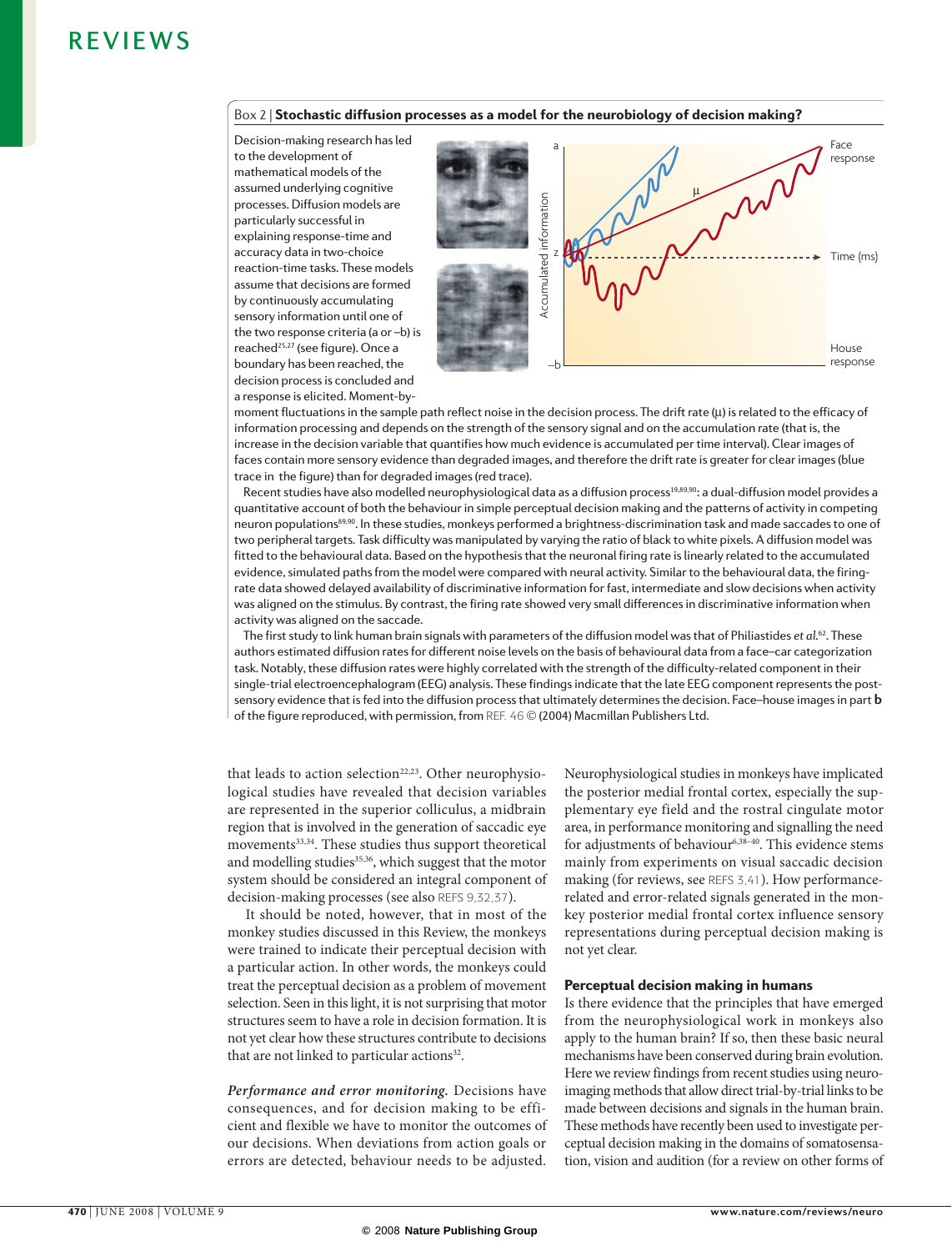### Transcranial magnetic stimulation

(TMS). A technique that delivers brief, strong electrical pulses through a coil placed on the scalp. These create a local magnetic field that in turn induces a current in the surface of the cortex, temporarily disrupting local neural activity.

#### Discrimination thresholds

In discrimination tasks, this is a measure of the smallest detectable change in a stimulus or the smallest difference between two stimuli that can reliably be detected. It is often defined as the difference for which the correct discrimination is made 75% (or sometimes 82%) of the time.

perceptual decision making, such as olfaction, see REF. 42). Similar to the studies in monkeys, the representations of sensory evidence can now also be measured and manipulated in the human brain and can be distinguished from representations of decision variables.

*Representation of somatosensory evidence.* Inspired by the work of Romo and colleagues, recent fMRI studies have used vibrotactile frequency-discrimination tasks (BOX 1) to study somatosensory decision making in the human brain. Consistent with neurophysiological data in monkeys, the primary somatosensory cortex exhibited increased activity during the encoding phase (processing of the first stimulus) of tactile decision making<sup>43</sup>. Similarly, using a somatosensory discrimination task in which participants had to compare the frequencies of two successive electrical tactile stimuli, Pleger *et al.* found that tactile stimuli *per se* evoked activity in, among other regions, the somatosensory cortex<sup>44</sup>.

The most direct support for the concept of representation of sensory evidence in the somatosensory domain comes from a transcranial magnetic stimulation (TMS) study which showed that stimulation of the primary somatosensory cortex lowered two-point discrimination thresholds of the right index finger and enlarged the finger's neural representation, as assessed with fMRI<sup>45</sup>. Notably, this enlargement correlated with the individual TMS-induced perceptual improvement. Taken together, the results of the studies described above support the idea that, similar to the findings in monkeys, the human primary somatosensory cortex represents sensory evidence during tactile decision making.

*Representation of visual evidence.* Heekeren *et al.* used fMRI and a face–house categorization task (BOX 1; FIG. 1) to investigate perceptual decision making<sup>46</sup>. Previous neuroimaging studies had identified regions in the human ventral temporal cortex that are activated more by faces than by houses and vice versa: the fusiform face area (FFA) and the parahippocampal place area, respectively47–51. The face–house task can thus be used to identify these two brain regions and test whether they represent the sensory evidence that is relevant to the task. There was a greater response in face-selective regions to clear images of faces ('easy' trials) than to degraded images of faces ('difficult' trials), whereas degraded images of houses evoked a greater response than clear pictures of houses in these face-selective areas. The opposite pattern was found in house-selective regions (FIG. 1). These results support the concept that face- and house-selective regions in the brain represent the sensory evidence for the two respective categories.

Recent studies have also taken advantage of new approaches to the analysis of EEG data and have identified sub-components of the perceptual decision-making process that would be indistinguishable in fMRI studies, which use the relatively sluggish blood-oxygenationlevel-dependent (BOLD) signal. One recent EEG study



**Nature Reviews** | **Neuroscience the posterior DLPFC. a** | The representation of sensory evidence in category-selective brain regions. When participants Figure 1 | **Representation of sensory evidence in lower-level sensory regions and perceptual decision making in** had to decide whether an image was a face or a house, there was a greater response in face-selective regions (the fusiform face area (FFA)) (red line) to clear images of faces than to degraded images of faces. In addition, house-selective brain regions (the parahippocampal place area (PPA)) showed a greater response to clear images of houses than to degraded images of houses (blue line). **b** | The comparison of sensory evidence in higher-level brain regions. Neurophysiological data<sup>5</sup> as well as modelling studies (BOX 2) suggest that a decision variable is computed by comparing the output of pools of selectively tuned lower-level sensory neurons. In this example the output of category-specific brain regions (the FFA and the PPA) is integrated over time. The decision variable (DV) drifts between the two boundaries and once one of them is crossed the corresponding decision is made (here, 'house'). Findings from neurophysiological and neuroimaging studies indicate that the decision variable is computed in downstream cortical regions (that is, regions further along the processing chain), such as the lateral intraparietal area and the dorsolateral prefrontal cortex (DLPFC). Brain image in part **a** reproduced, with permission, from REF. 104 © (2006) Macmillan Publishers Ltd. Face–house images in part **a** reproduced, with permission, from REF. 46 © (2004) Macmillan Publishers Ltd. fMRI image in part **b** reproduced, with permission, from REF. 46 © (2004) Macmillan Publishers Ltd.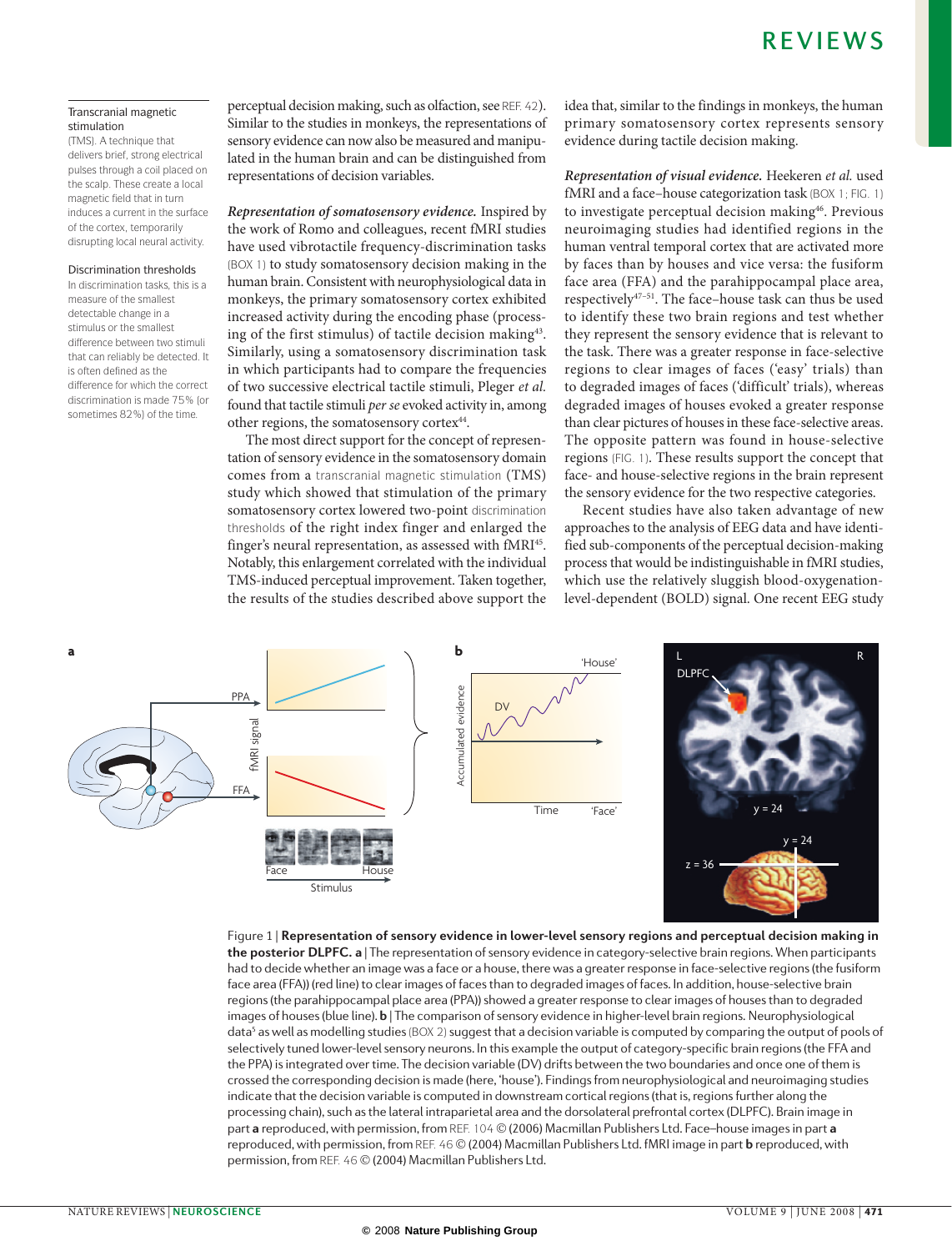# Box 3 | Linking decision-making behaviour and neural processes

A fundamental goal for cognitive neuroscience is to understand how mental (cognitive) and neuronal processes map onto each other<sup>91</sup>. Progress in this regard was pioneered in monkeys by Newsome and colleagues (for example, see REF. 17). Some of the neuroimaging studies reviewed in this paper used similar approaches in humans, whereas others drew on machine-learning algorithms to show that neuroimaging signatures can be used to predict choice behaviour on a trial-by-trial basis. One study used single-trial analysis of electroencephalogram (EEG) data that were acquired during a face–car discrimination task. A component occurring approximately 300 ms after stimulus onset was a notably good match to the psychometric function that described the individual's performance in this task<sup>62</sup>. Similarly, single-trial analysis of functional MRI (fMRI) data based on signal-detection-theory methods allow one to quantify the link between fMRI signals and behavioural choice by determining choice probabilities. Notably, in one study fMRI signals could reliably predict behavioural choice in a quantitative fashion at levels that were comparable with neuronal data<sup>87</sup>. Magnetoencephalography (MEG) allows one to link oscillatory brain activity and behaviour in single trials. One study showed that MEG responses in the beta frequency band predicted correct choices<sup>92</sup>. Specifically, single-trial beta-band activity in prefrontal and parietal cortices tended to be higher before 'correct rejects' than before 'false alarms' in the physical absence of the target. Thus, this mass activity does not predict the decision (yes or no) *per se—* rather, it reflects the accuracy of the decision process<sup>92</sup>. The simultaneous acquisition of EEG and fMRI data allows one to characterize the temporal dynamics of information processing on a single-trial level in spatially well-defined neural networks. This was shown in a study in which single-trial error-related negativity of the EEG was systematically related to behaviour<sup>68</sup>. Moreover, this trial-by-trial EEG measure of performance monitoring predicted the fMRI activity in the rostral cingulate zone<sup>68,93</sup>.

> used single-trial analysis (BOX 3) to identify the cortical correlates of decision making during a face–car discrimination task that is similar to the face–house task described above. Two EEG components maximally discriminated between face and car trials. The earlier of these components is consistent with the well-known N170, which is commonly associated with face perception, and therefore seems to represent the sensory evidence<sup>52</sup>. Taken together, these results from the visual domain also provide strong support for the concept that populations of lower-level sensory neurons (here, object-category-sensitive neurons) represent the sensory evidence that is used in the decision-making process.

> *Representation of auditory evidence.* In the auditory domain, no study has investigated perceptual decision making in monkeys and relatively few studies have investigated perceptual decision-making processes in humans. In one recent fMRI experiment, human participants identified speech sounds that were masked by varying levels of noise<sup>53</sup>. The fMRI signal in a cortical region that lies close to the primary auditory cortex positively correlated with the speech-to-noise ratio. Thus, in this case as well, the lower-level sensory region seems to represent the sensory evidence that is relevant for the decision.

> A recent MEG study by Kaiser *et al.* investigated the temporal dynamics of auditory decision making<sup>54</sup>. This study used a two-alternative forced-choice task (BOX 1) in which individuals had to decide whether two syllables presented sequentially were the same or different with respect to their identity or the same or different with respect to their perceived location. Activity in the

gamma frequency band increased over the left inferior frontal cortex in response to changes in acoustic pattern (that is, identity) and over the right parietal cortex in response to spatial (that is, location) changes. Importantly, relative increases in gamma-band activity over these areas were more pronounced for easy than for difficult decisions — that is, when the two syllables differed clearly from each other in their acoustic patterns or in their perceived positions. This response pattern supports the selectivity of these regions for the perceptual alternatives that were relevant for a given task (pattern changes versus location changes) and were thus related to sensory evidence. Because the fMRI signal and the gamma-band activity correlate closely<sup>55</sup>, this finding is analogous to what was found in the fMRI study that used degraded images of faces and houses<sup>46</sup>: just as there was a greater increase in gamma-band activity during the easy relative to the difficult decisions regarding acoustic stimuli, the fMRI study found a greater increase in the BOLD signal in the easy relative to the difficult decisions regarding visual categories.

Next we review recent human neuroimaging studies that provide support for the notion that the comparison of accumulated sensory evidence is a mechanism for perceptual decision making.

*Integration of sensory evidence and formation of the decision variable.* The single-unit recording studies in monkeys have shown that neuronal activity in areas that are involved in decision making gradually increases and then remains elevated until a response is made. Importantly, the rate of increase in neural activity is slower during more difficult trials than during easier trials. Furthermore, these studies have shown that downstream cortical regions (that is, regions further along the processing chain), such as the LIP and the DLPFC, can form a decision by comparing the output of pools of selectively tuned sensory neurons.

A recent fMRI study in humans showed how the BOLD signal can be used to examine the process of sensory-evidence accumulation. Pictures were revealed gradually over the course of 12–20 seconds and participants signalled the time of their recognition of a picture with a button press. In several occipital regions, the fMRI signal increased primarily as stimulus information increased, suggesting that these regions have a role in lower-level sensory processing. In addition, there was a gradual build-up of the fMRI signal, peaking at a time that corresponded with the time of recognition, in inferior temporal, frontal and parietal regions, which suggests that these regions accumulate sensory evidence.

Heekeren *et al.* directly tested whether a comparison operation is also at work in the human brain, using the face–house discrimination task described above<sup>46</sup>. Specifically, based on the neurophysiological data in monkeys, Heekeren *et al.* proposed that higher-level decision areas should fulfil two criteria. First, they should show the greatest BOLD activity on trials in which the weight of evidence for a given perceptual category is greatest — that is, there should be a higher fMRI signal during decisions about clear images of faces and houses

### Beta frequency band

Neural activity in the frequency range of 12–25Hz.

Gamma frequency band Neural activity in the frequency range of 30–80Hz.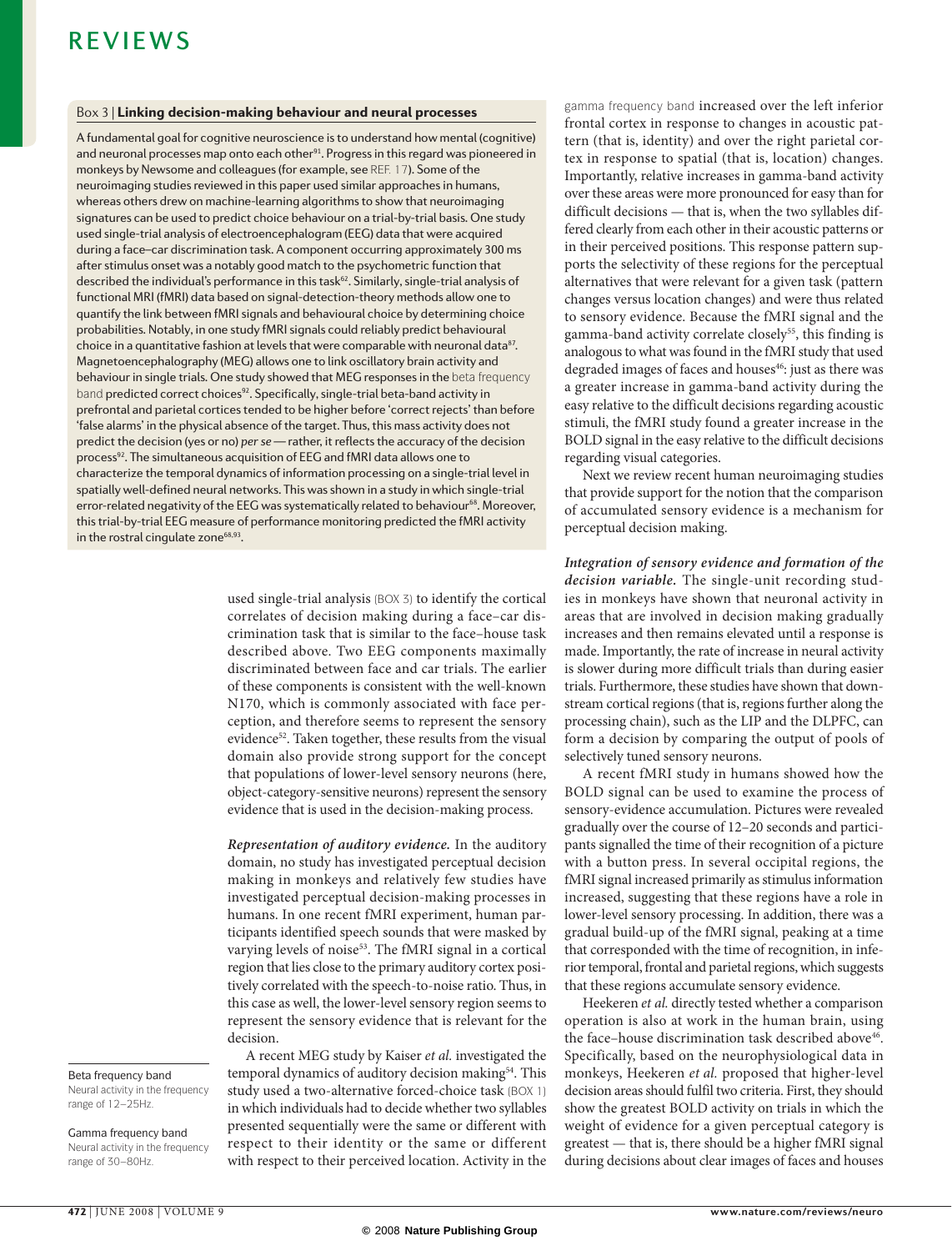### Box 4 | Prefrontal contributions to perceptual decision making

What is the contribution of the prefrontal cortex to perceptual decision making, besides the integration of sensory evidence (described in the main text)? In one positronemission tomography (PET) study, the left posterior dorsolateral prefrontal cortex (DLPFC) was activated when participants performed a conditional visual task, such as 'If you see a red cue, point to the pattern with stripes, but if you see a blue cue, point to the pattern with red circles' (Ref. 94). In addition, Petrides *et al.* carried out a series of experiments involving monkeys and humans with lesions in the posterior DLPFC and reported impairments in conditional discrimination tasks in both species<sup>95</sup>.

Previous functional MRI (fMRI) and PET studies have suggested a role for the posterior DLPFC in selecting a response on the basis of task contingencies and sensorimotor context<sup>96</sup>, as opposed to a role that is directly related to the preparation of a specific motor response. In an fMRI study that used a somatosensory discrimination task in which participants had to compare the frequencies of two successive electrical tactile stimuli<sup>44</sup>, BOLD activity changes in a part of the left DLPFC were proportional to the relative stimulation difference, but only when the participants made the correct judgement. This suggests that activity in the left DLPFC encodes stimulus representations of tactile decisions in humans.

An additional role for the prefrontal cortex in perceptual decision making has been proposed on the basis of a recent fMRI study. Summerfield *et al.* suggested that the brain resolves perceptual ambiguity by using 'predictive coding'; that is, it anticipates the sensory environment by generating a template against which incoming sensory evidence is matched. Specifically, they found a neural representation of predicted perception in the medial frontal cortex during a facedetection task<sup>97</sup>. Moreover, perceptual decisions about faces were associated with an increase in top-down connectivity from the frontal cortex to face-sensitive visual areas, consistent with the matching of predicted and observed evidence for the presence of faces.

> (easy trials) than during decisions about degraded images of these stimuli (hard trials). Second, these areas' BOLD signals should correlate with the difference between the signals in brain areas that are selectively tuned to the different categories involved — in this case, in face- and house-responsive regions.

> Only one brain region fulfilled both criteria<sup>46</sup>: the posterior portion of the left DLPFC uniquely responded more to clear relative to degraded stimuli, and the activity of this region correlated with the difference between the output signals of face- and house-responsive regions (FIG. 1). Thus, when people make categorical decisions about face and house stimuli, this brain region seems to integrate the outputs from lower-level sensory regions and use a subtraction operation to compute perceptual decisions. Notably, activity in the left DLPFC also predicted behavioural performance in the categorization task<sup>46</sup>. Hence, even for complex object categories, the comparison of the outputs of different pools of selectively tuned neurons seems to be a general mechanism by which the human brain computes perceptual decisions.

> Support for this interpretation comes from recent EEG and MEG studies. A single-trial analysis of EEG data acquired during a face–car categorization task revealed a discriminating component that occurred approximately 300 ms after stimulus onset. This component was a good match to the psychometric curve that described participants' performance in this task. As the evidence for faces versus cars in the stimuli decreased, the onset of this component systematically shifted later in time. Additionally, a choice-probability analysis

indicated a strong correlation between this component and the participants' behavioural judgements<sup>52</sup>.

The MEG study by Kaiser *et al.* described above revealed a similar component during auditory decision making<sup>54</sup>. In this study, gamma-band activity over the DLPFC was more pronounced at approximately 280–430 ms for easy relative to difficult decisions, regardless of the type of acoustic change (identity or location). Furthermore, changes in gamma-band activity over the DLPFC correlated with the activity difference between posterior parietal and left inferior frontal sensors. These results support the idea that the DLPFC is part of a decision-related network that integrates information from sensory areas that represent the sensory evidence. Other studies have also identified contributions of the prefrontal cortex to perceptual decision making; these are discussed in BOX 4.

*Uncertainty, attention and task difficulty.* The human neuroimaging studies we have reviewed so far used single-unit-recording findings as a constraint to predict decision-related changes in fMRI signals<sup>56</sup>. Specifically, neuronal activity in areas that are involved in decision making gradually increases with increasing sensory evidence and then remains elevated until a response is made, with a greater rate of increase during easier trials than during more difficult trials. This leads to the prediction of an enhanced fMRI response during easy relative to hard trials in decision-making areas.

A different approach to the identification of regions that are involved in perceptual decision making has been taken by investigators who characterized decisionmaking regions on the basis of correlations between the BOLD signal and accuracy or response time<sup>53</sup>. This approach is grounded on Donders' findings that the time that an individual needs to deliberate before responding to a stimulus increases with task difficulty, and this time can thus be used to differentiate sensory and decision processes<sup>57</sup>. Therefore, in contrast to the neurophysiological work and neuroimaging studies reviewed above, these investigators have reasoned that BOLD activity in decision-related regions should be correlated with response time; specifically, it should show a greater response during difficult trials than during easy trials.

Binder *et al.* manipulated difficulty so as to affect both accuracy and response time (RT) in a phonetic discrimination task<sup>53</sup>. As task difficulty decreased, accuracy increased sigmoidally from chance performance in difficult trials to nearly perfect performance in easy trials. By contrast, RT was biphasic, with shorter RTs for easy items and hard items and longer RTs for items of intermediate difficulty. These authors found that BOLD activity in regions that lie adjacent to the primary auditory cortex correlated with accuracy, whereas BOLD activity in the anterior insula and the inferior frontal gyrus positively correlated with RT. These data were interpreted as supporting a sensory processing role (namely auditory identification) for the areas in which the BOLD signal correlated with accuracy and a decision-related role for areas in which the BOLD signal correlated with RT.

## Psychometric curve

A plot of the percentage of correct behavioural responses as a function of changes in the properties of the test stimulus.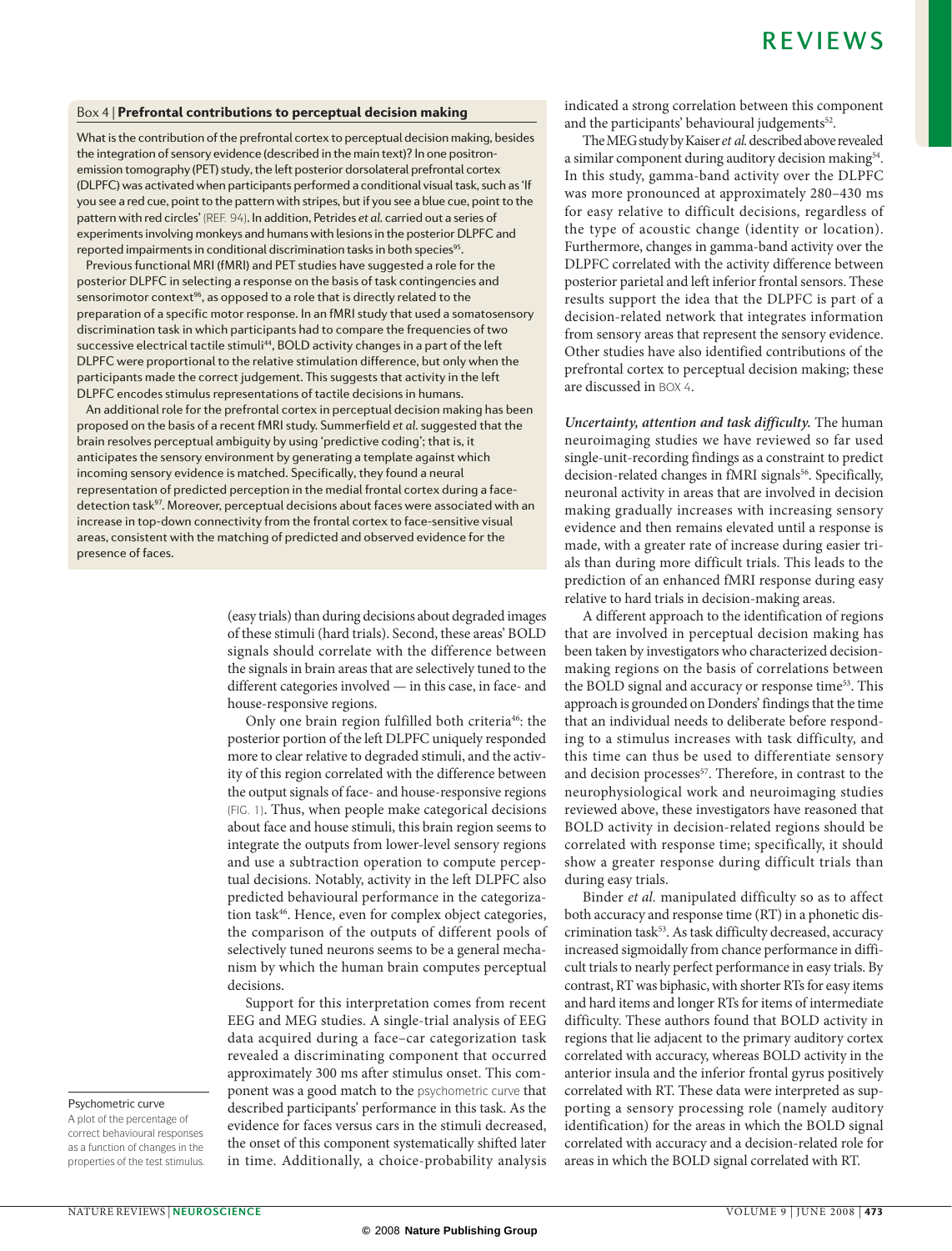A related goal of some investigators has been to eliminate differences between trials in terms of stimulus evidence and thereby reduce the overall influence of either attention or task difficulty on the fluctuations in BOLD signal that are thought to characterize decision-making regions. For instance, Thielscher and Pessoa<sup>58</sup> asked study participants to decide whether a given face expressed fear or disgust. They focused their analysis on trials in which no facial expression was visible in the stimuli (that is, neutral faces) and therefore there was no trial-to-trial difference in the amount of sensory evidence<sup>58</sup>. Similar to Binder *et al.*<sup>53</sup>, they postulated that decision-related regions should show a positive correlation between RT and fMRI signal amplitude. They too found that BOLD activity was positively correlated with RT in the inferior frontal gyrus/anterior insula, as well as in the anterior cingulate cortex.

A similar strategy was adopted by Grinband *et al.*59, who manipulated perceptual uncertainty without altering the actual stimulus evidence. They asked individuals to classify a line segment as being either long or short on the basis of a learned, abstract categorical boundary. They identified regions in a frontostriatal–thalamic network — including a large region of the medial frontal gyrus — in which activity increased with perceptual uncertainty that was independent of stimulus evidence, and suggested that these regions might be involved in comparing a stimulus with a categorical boundary.

All of the studies cited above<sup>53,58,59</sup> (as well as REF. 60) have associated the medial frontal gyrus and the inferior frontal gyrus/anterior insula with perceptual decision making, on the basis of the finding that in these regions the BOLD response was greater during difficult than during easy trials. We have found a similar response pattern in these regions<sup>46,61</sup>. However, we have suggested that their role in perceptual decision making is to bring to bear additional attentional resources in order to maintain accuracy in decision making when the task becomes more difficult. Thus, we agree that these regions might participate in decision making, but assign to these regions a different role.

How might these different conceptualizations be resolved? Recent studies by Philiastides and colleagues might provide a resolution. As described above, using a face–car discrimination task these investigators identified two EEG components that had larger amplitudes on easy trials than on difficult trials — that is, these components reflected the accuracy of a perceptual decision<sup>62</sup>. A third component in between the two accuracy components correlated with task difficulty. This third component might thus be involved in signalling task difficulty and might have a crucial role in the recruitment and allocation of attentional resources to compute a difficult decision. A recent fMRI study that was based on these EEG results showed that the source for this difficulty-related component might include the anterior cingulate and anterior insular cortices as well as the bilateral DLPFC<sup>63</sup>. Therefore, taken together these results suggest how the system for the accumulation and integration of evidence and the system that is related to task difficulty and uncertainty might contribute jointly to the perceptual decision-making process.

*The role of the motor system.* Neurophysiological studies in monkeys, as well as modelling studies, suggest that the brain regions that are involved in selecting and planning a certain action have an important role in forming decisions that lead to that action.

To test whether this result also holds for the human brain, Heekeren *et al.*64 asked human observers to make direction-of-motion judgements about dynamic random-dot-motion stimuli and indicate their judgements with an eye movement-to one of two visual targets. In each individual, the authors localized regions that are part of the oculomotor network, namely the FEF and an eye-movement-related region in the intraparietal sulcus (IPS) that presumably corresponds to the LIP of monkeys<sup>65</sup>. Importantly, during the period of decision formation (between the onset of visual motion and the cue to respond), the percent change in the BOLD signal in both the FEF and the IPS was highly correlated with the strength of the motion signal in the stimuli<sup>64</sup>. These data are thus consistent with the single-unit studies in monkeys that reported that the FEF and the LIP participate in the process of forming a perceptual decision.

The results are also similar to those from a study of oculomotor decision making by Heinen *et al.*66, who had participants play 'ocular baseball' while undergoing fMRI. In this game, the subjects had to decide whether or not the trajectory of a dot moving across a computer screen was likely to cross into a visible 'strike' zone. If the participants decided that the dot was likely to enter the strike zone, they had to make an eye movement; in the other case, their eyes had to remain fixed on a point in the centre of the screen. When the results of a task with identical motor behaviour were compared to the 'baseball' trials, decision-related signals were found in the superior parietal lobule, the FEF and the ventrolateral prefrontal cortex. In line with the monkey data, these results suggest that when a decision is associated with a specific movement, the formation of the decision and the preparation of the behavioural response have a common neural substrate. Put more generally, the findings support the view that the human motor system also has an important role in perceptual decision making.

More recently, Heekeren *et al.* investigated whether decisions might be transformed into motor actions in the human brain independently of motor planning and execution  $-$  that is, at an abstract level<sup>61</sup>. Individuals performed the direction-of-motion discrimination task (BOX 1) and responded with either button presses or saccadic eye movements. Areas that represent decision variables at a more abstract level should show a greater response to high coherence (easy) relative to low coherence (difficult) trials, independently of the motor system that is used to express the decision. Heekeren *et al.* found four such areas: the left posterior DLPFC, the left posterior cingulate cortex, the left IPS and the left fusiform/parahippocampal gyrus. Most importantly, the increase in BOLD activity in these regions was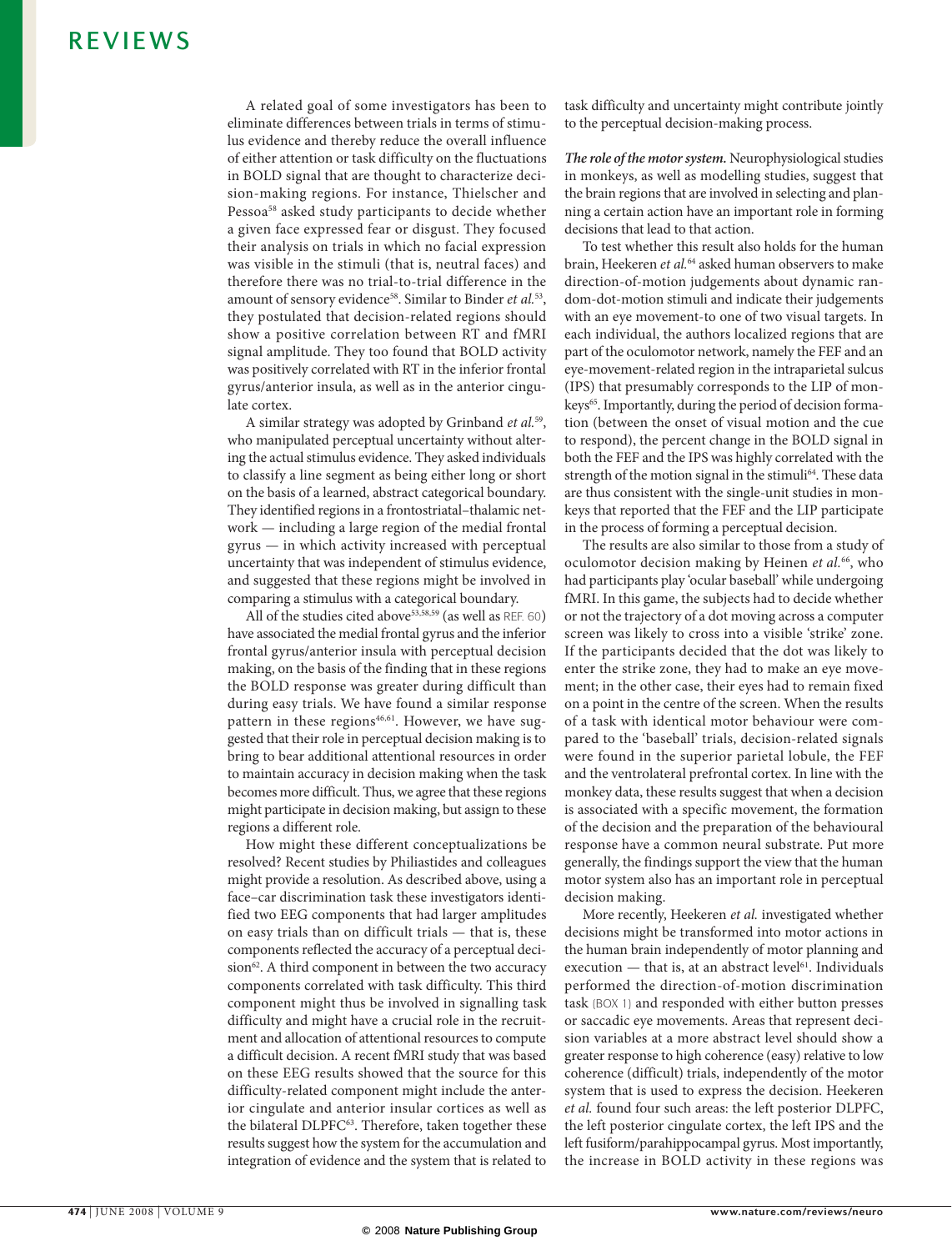independent of the motor system that the participants used to express their decision. The results from this fMRI study are in line with the finding by Kim and Shadlen that, in monkeys, neural activity increases proportionally with the strength of the motion signal in the stimulus<sup>24</sup>. However, the findings in humans suggest that the posterior DLPFC is an important component of a network that not only accumulates sensory evidence to compute a decision but also translates this evidence into an action independently of response modality.

Notably, to date neurophysiological studies in monkeys have not found neurons with an activity that reflects decisions independently of response modality. In fact, one could conclude from the neurophysiological studies in monkeys that "to see and decide is, in effect, to plan a motor-response" (Ref. 67). By contrast, in humans, Heekeren *et al.* found regions of the cortex that responded independently of the motor effectors used<sup>61</sup>. Based on these findings, one could speculate that humans might have evolved a more abstract decisionmaking network that allows a more flexible link between decision and action.

*Performance and error monitoring.* Neuroimaging studies have corroborated neurophysiological findings in monkeys by showing that the posterior medial prefrontal cortex (also referred to as the anterior cingulate cortex) has an important role in performance monitoring, error monitoring and signalling the need for adjustments of behaviour<sup>6,68</sup> (however, see REF. 69). An intriguing possibility is that these monitoring systems might selectively adjust the sensitivity in sensory brain regions rather than change the decision criteria. Evidence for this comes from a recent fMRI study which showed that monitoring mechanisms enhance performance by transiently amplifying cortical responses to task-relevant information. In this study, Egner and Hirsch monitored fMRI activity in the FFA while participants performed a task in which face information was sometimes relevant and sometimes irrelevant<sup>70</sup>. Brain activity during trials that followed incongruent trials (in which the face information was a possible confound with the non-face information) was compared with activity during trials that followed congruent trials. Egner and Hirsch found that the BOLD response in the FFA was significantly increased by task relevance. The study also showed that amplification of FFA activity was mediated by the DLPFC, as the level of interaction between the DLPFC and the FFA was greater during the high-FFA-activity trials that immediately followed incongruent trials. Thus, this study showed how the performance-monitoring system and the system that represents sensory evidence interact during perceptual decision making.

# *Relation between neurophysiological monkey data and human neuroimaging data.* Despite the differences in the techniques that are used to assess brain activity, the extent to which the hypotheses that were based on measurements of monkey physiology have been consistent with neuroimaging observations in humans is quite remarkable. For example, single-unit studies in monkeys

measure the rate of spiking activity in individual neurons with exquisite spatial and temporal resolution but over a very small field of view. By contrast, fMRI provides a dynamic map of haemodynamic signals over the entire brain. The fMRI BOLD signal is primarily driven by local cortical inputs and local processing (for example, inhibitory and excitatory postsynaptic potentials and  $Ca<sup>2+</sup> currents)$  and thus might reflect sub-threshold modulation of neural activity in a restricted region rather than the local spiking output (for example, action potentials) $71$ . Given these underlying differences between the measurements, it was not a given that the same principles would emerge from the monkey and the human work.

Turning to non-invasive measures of brain electrophysiology in humans, the scalp EEG reflects the extracellular currents in a local population of neurons (comprising a few square millimetres or centimetres of neural tissue) that are originally caused by transmembrane ion flows following synaptic activation. MEG measures tiny changes in the scalp magnetic field and is most sensitive to intracellular current flow in the apical dendrites of pyramidal neurons. Whereas intracellular and extracellular currents are tightly coupled and MEG and EEG are therefore closely related measures of brain activity (MEG is traditionally considered to be spatially the more accurate), there is one important difference: EEG is sensitive to both radially and tangentially oriented dipolar sources (relative to the scalp surface) whereas MEG is mostly sensitive to only the tangentially oriented component of neural currents<sup>72</sup>. Although both MEG and EEG provide high temporal resolution, reconstruction of the neural currents (source localization) that produce a given signal cannot be done analytically and requires the assumption of additional constraints to obtain a unique solution; thus, it continues to be a challenge for researchers who use EEG or MEG.

To summarize, all of these different methods are complementary to each other. A promising strategy for research will be to combine them and use identical perceptual decision-making tasks (for example, visual-motion discrimination or flutter discrimination) in both primates and humans. In primates, single-unit physiology and microstimulation could be recorded simultaneously or in parallel with fMRI<sup>73,74</sup>; in humans, non-invasive fMRI and EEG could be combined with MEG (for example, see REF. 63).

## Functional architecture

The results of human neuroimaging studies allow one to sketch a neurobiological model of human perceptual decision making (FIG. 2). First, the same principles that were identified in single-unit recording studies in monkeys seem to hold for the human brain, namely representation of sensory evidence in lower-level sensory regions, accumulation of sensory evidence, and comparison of sensory evidence in higher-level regions. Yet, the human neuroimaging data can add a systems-level viewpoint regarding interactions among the systems that underlie these processes.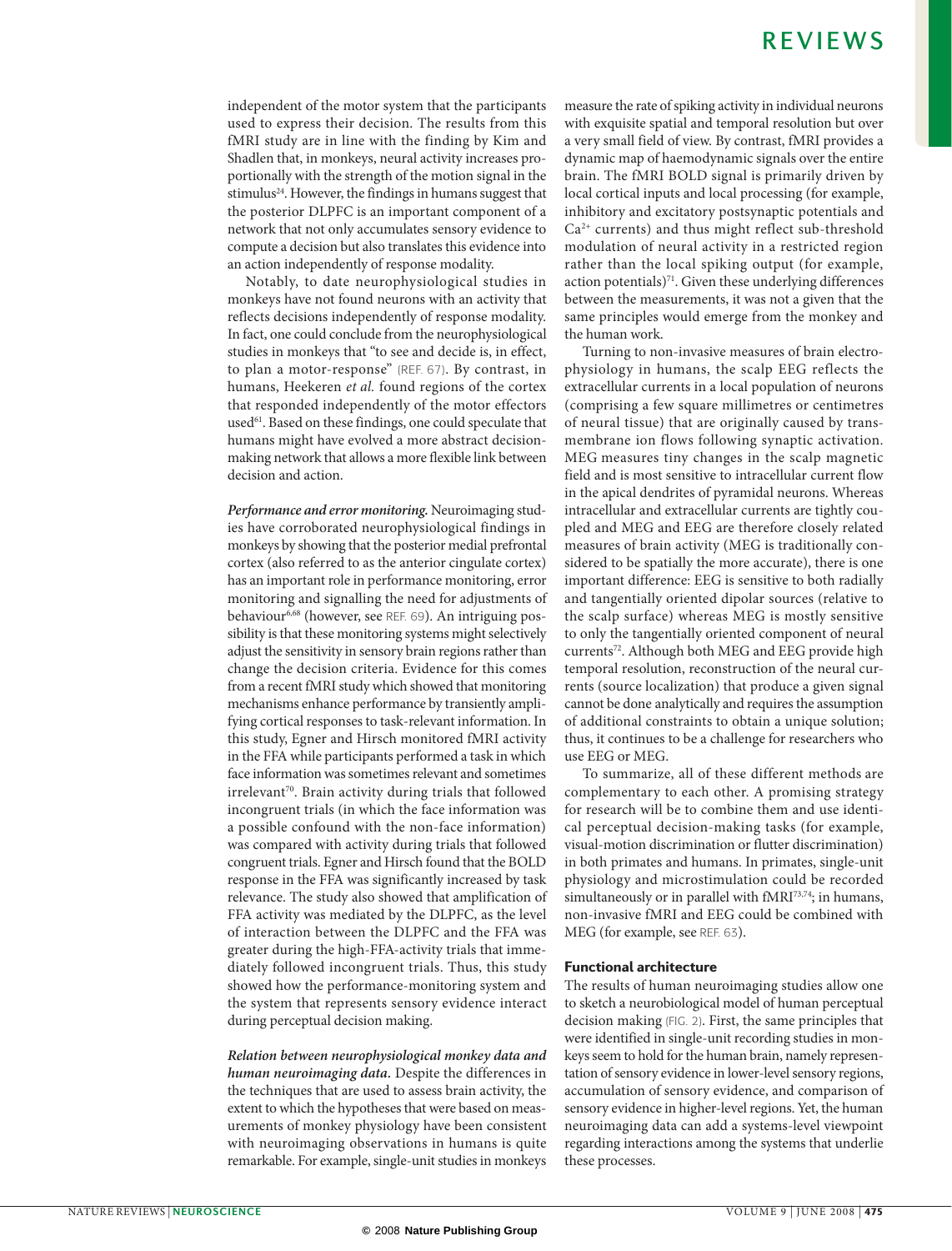

**Nature Reviews** | **Neuroscience** decision making consists of components that act in a hierarchical manner, with serial progression from perception to Figure 2 | **A neural system for human perceptual decision making. a** | Some models conjecture that perceptual action<sup>8,105</sup>. **b** | Based on the human neuroimaging studies reviewed here, we propose a different model for perceptual decision making that consists of at least four complementary, and in parts overlapping, systems. As with the hierarchical model depicted in part **a**, our model contains a system that represents sensory evidence (for example, one comprised of the fusiform face area (FFA) and the parahippocampal place area (PPA) for a face–house discrimination task) and a system that accumulates and compares sensory evidence to compute a decision variable (for example, the dorsolateral prefrontal cortex (DLPFC) is part of this system). In addition, our model conjectures that the system that represents decision variables extends to motor and premotor structures. Furthermore, there is a system that detects perceptual uncertainty or difficulty (for example, the anterior insula (aIns) and the inferior frontal gyrus (iFG)) and that signals when more attentional resources (that is, brain areas that are part of the attentional network, such as the frontal eye field) are required to process a task accurately. Finally, the system that is involved in performance monitoring (the posterior medial prefrontal cortex (pmPFC)) detects when errors occur and when decision strategies therefore need to be adjusted to maximize performance. Importantly, these systems do not act in a strictly hierarchical manner with a serial progression from perception to action. Rather, they interact in a heterarchical manner, with some of the processes happening in parallel. For example, premotor and motor regions represent sensory evidence during stimulus processing. Face image in part **b** reproduced, with permission, from REF. 46 © (2004) Macmillan Publishers Ltd.

In this Review, we propose an architecture for perceptual decision making that consists of at least four complementary, and in parts overlapping, systems. First, a system that accumulates and compares sensory evidence to compute a decision variable; second, a system that detects perceptual uncertainty or difficulty and signals when more attentional resources are required to process a task accurately; third, a system representing decision variables that extends to motor and premotor structures; and fourth, a system involved in performance monitoring that detects when errors occur and decision strategies need to be adjusted to maximize performance.

Certainly, some of these processes happen serially; for example, to determine if an error has occurred you have to have made a decision. However, these systems do not act in a strictly hierarchical manner with a serial progression from perception to action. Rather, they interact in a heterarchical manner in which at least some of the processes happen in parallel. For example, oculomotor regions represent sensory evidence during stimulus processing.

### Implications and future directions

The model sketched above might serve as a framework into which other important aspects of decision making could be incorporated.

We are beginning to understand the sub-processes that are involved in perceptual decision making; it will be important for future research to better characterize these components in both the spatial and the temporal domains. Furthermore, other factors are known to influence decision-making processes, and it will be important to specify on which neural mechanisms and systems these factors rely.

For example, the rewards that are associated with different options are an important factor in decision

#### Heterarchy

A term used in social and information sciences that describes networks of elements in which each element has the same 'horizontal' position of power and authority and has a theoretically equal role. It is used here as an antonym to hierarchy.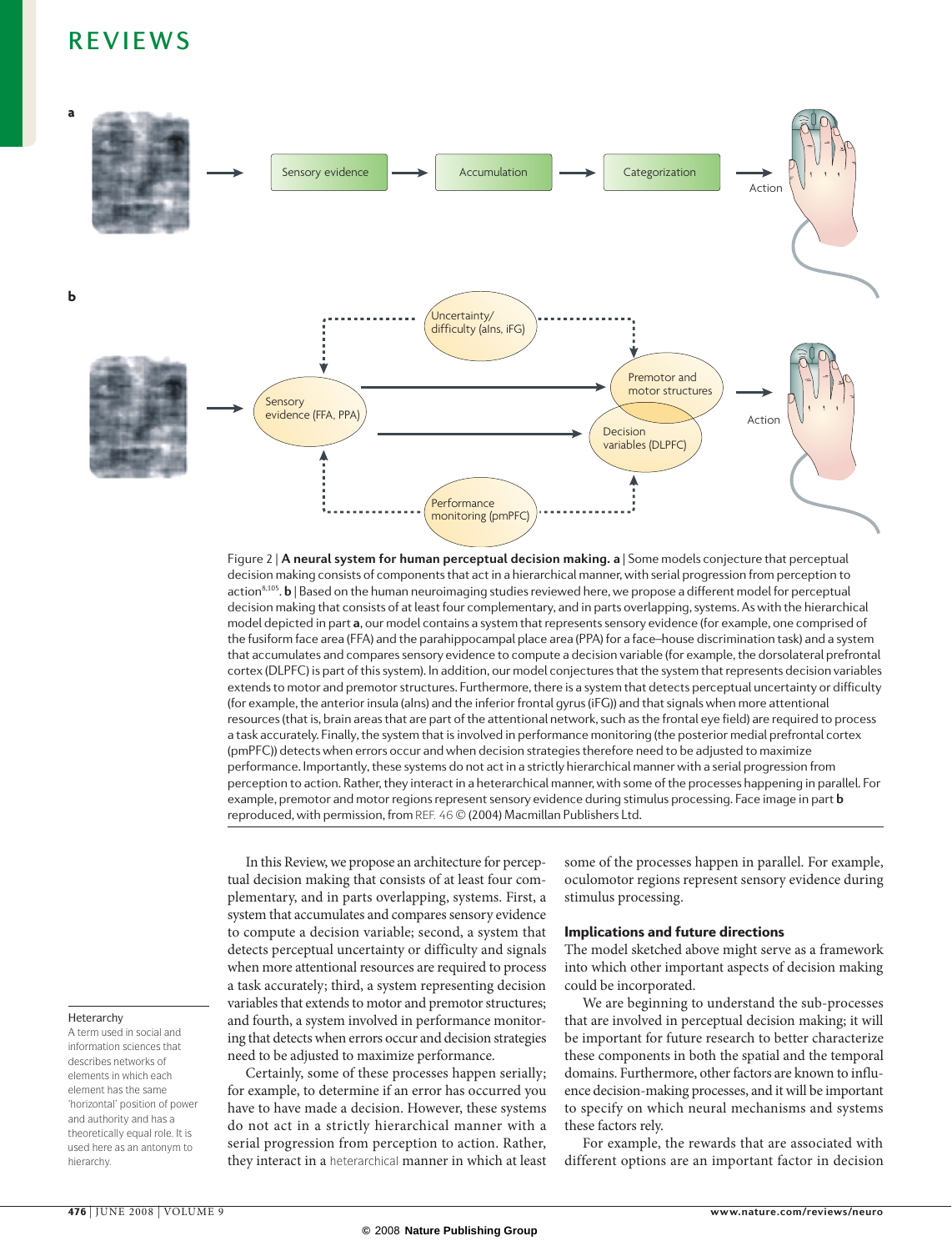### Box 5 | When perceptual decision making goes wrong

#### **Mistaking a face for a house**

When visual information is limited — for example, at night or in a dark room — even healthy individuals sometimes report 'illusory percepts' (incorrect percepts with afferent sensory signals). A recent study by Summerfield *et al.* suggests that these socalled misperceptions might occur when higher-order visual regions incorrectly interpret weak sensory evidence arriving through feed-forward pathways from early visual regions<sup>98</sup>. The phenomenon of misperceiving one object as another occurs in several neuropsychiatric disorders, such as in patients with damage to posterior parts of the brain or patients with schizophrenia<sup>99-101</sup>.

#### **Seeing a face that is not there**

Hallucinations (percepts that occur without sensory signals) might be due to a similar mechanism. It has been suggested that hallucinatory experiences in patients are the result of a mismatch between bottom-up (the representation of sensory evidence) and top-down (the integration of sensory evidence) processes<sup>102,103</sup>. Similar to misperceptions, hallucinations have been associated with many diseases, brain lesions and psychological states<sup>103</sup>.

> making. Recently, ideas about how the brain values different choices have been developed<sup>69,75-77</sup>; however, to date it is still unclear how the systems that are involved in perceptual decision making interact with the systems that are involved in valuation. Rewards might affect sensory representations, as well as motor planning or action selection; however, how this occurs in the human brain is still an open question. At the most basic level, future studies in this direction might provide information on how humans trade off speed and accuracy in decision making78,79. Beyond that, they will help us to understand whether the principles discussed here also hold for more

complex decisions that are based on reward outcome, namely economic decisions<sup>80,81</sup>.

The framework presented here might also prove useful for advancing our understanding of clinical disorders (BOX 5). For example, patients with obsessive–compulsive disorder (OCD) often show indecisiveness and inflexibility in regulating their behaviours. It has been suggested that altered function of frontostriatal circuits is involved in the pathophysiology of this disorder<sup>82-84</sup>. Because these frontostriatal brain regions are known to have an essential role in decision making, reward, performance monitoring and learning, it has even been suggested that OCD can be conceptualized as a disorder of decision making (for example, see REF. 85).

It is also tempting to speculate that the general principles derived from the studies of simple perceptual decision processes reviewed here extend to other settings — for example, the social domain<sup>1,5,77,81</sup>. In the context of social decision making, perceptual decision-making routines (for example, about facial expressions<sup>58,86,87</sup>) are likely to form the basis of more complex routines, such as inferences about the mental states of others<sup>88</sup>. These social decision-making routines might share their origins and neural mechanisms with those that are associated with the ability to simulate or imagine outcomes that would be expected from alternative actions that an individual can choose<sup>81</sup>. Ultimately, understanding how the human brain makes perceptual decisions will further our understanding of the neural mechanisms that are involved in the complex decisions that we repeatedly encounter in everyday life.

- 1. Platt, M. L. Neural correlates of decisions. *Curr. Opin. Neurobiol.* **12**, 141–148 (2002).
- 2. Schall, J. D. Neural basis of deciding, choosing and acting. *Nature Rev. Neurosci.* **2**, 33–42 (2001). 3. Glimcher, P. W. The neurobiology of visual-saccadic
- decision making. *Annu. Rev. Neurosci.* **26**, 133–179 (2003). 4. Romo, R. & Salinas, E. Flutter discrimination: neural
- codes, perception, memory and decision making. *Nature Rev. Neurosci.* **4**, 203–218 (2003).
- 5. Gold, J. I. & Shadlen, M. N. The neural basis of decision making. *Annu. Rev. Neurosci.* **30**, 535–574 (2007).
- 6. Ridderinkhof, K. R., Ullsperger, M., Crone, E. A. & Nieuwenhuis, S. The role of the medial frontal cortex in cognitive control. *Science* **306**, 443–447 (2004).
- 7. Ullsperger, M., Volz, K. G. & von Cramon, D. Y. A common neural system signaling the need for behavioral changes. *Trends Cogn. Sci.* **8**, 445–446; author reply 446–447 (2004).
- 8. Tversky, A. & Kahneman, D. The framing of decisions and the psychology of choice. *Science* **211**, 453–458 (1981).
- 9. Cisek, P. Cortical mechanisms of action selection: the affordance competition hypothesis. *Philos. Trans. R. Soc. Lond. B Biol. Sci.* **362**, 1585–1599 (2007).
- 10. Salinas, E., Hernandez, A., Zainos, A. & Romo, R. Periodicity and firing rate as candidate neural codes for the frequency of vibrotactile stimuli. *J. Neurosci.* **20**, 5503–5515 (2000).
- 11. Shadlen, M. N., Britten, K. H., Newsome, W. T. & Movshon, J. A. A computational analysis of the relationship between neuronal and behavioral responses to visual motion. *J. Neurosci.* **16**, 1486–1510 (1996).
- 12. Britten, K. H., Shadlen, M. N., Newsome, W. T. & Movshon, J. A. The analysis of visual motion: a comparison of neuronal and psychophysical performance. *J. Neurosci.* **12**, 4745–4765 (1992). 13. Salzman, C. D., Britten, K. H. & Newsome, W. T.
- Cortical microstimulation influences perceptual

judgements of motion direction. *Nature* **346**, 174–174 (1990).

- 14. Ditterich, J., Mazurek, M. E. & Shadlen, M. N. Microstimulation of visual cortex affects the speed of perceptual decisions. *Nature Neurosci.* **6**, 891–898 (2003).
- 15. Romo, R., Hernandez, A., Zainos, A. & Salinas, E. Somatosensory discrimination based on cortical microstimulation. *Nature* **392**, 387–390 (1998).
- 16. Romo, R., Hernandez, A., Zainos, A., Brody, C. D. & Lemus, L. Sensing without touching: psychophysical performance based on cortical microstimulation. *Neuron* **26**, 273–278 (2000). **In this study, substitution of mechanical flutter tactile stimuli with microstimulation of the SI cortex produced identical discrimination performance, indicating that microstimulation of the SI cortex is sufficient to initiate all of the neural responses that are associated with tactile decision making.**
- 17. Newsome, W. T., Britten, K. H. & Movshon, J. A. Neuronal correlates of a perceptual decision. *Nature* **341**, 52–54 (1989). **In this classic study, which linked behaviour with neuronal activity, the perceptual performance of monkeys and the activity of neurons in area MT were measured during the monkeys' performance of a direction-of-motion visual-discrimination task. The results showed that the sensitivity of most of the neurons equalled or exceeded that of the monkeys, indicating that the monkeys' psychophysical judgements could be based on the activity of a relatively small number of neurons.**
- 18. Afraz, S. R., Kiani, R. & Esteky, H. Microstimulation of inferotemporal cortex influences face categorization. *Nature* **442**, 692–695 (2006).
- 19. Gold, J. I. & Shadlen, M. N. Banburismus and the brain: decoding the relationship between sensory stimuli, decisions, and reward. *Neuron* **36**, 299–308 (2002).
- 20. Romo, R., Hernandez, A., Zainos, A. & Salinas, E. Correlated neuronal discharges that increase coding

efficiency during perceptual discrimination. *Neuron* **38**, 649–657 (2003).

- 21. de Lafuente, V. & Romo, R. Neuronal correlates of subjective sensory experience. *Nature Neurosci.* **8**, 1698–1703 (2005).
- 22. Hernandez, A., Zainos, A. & Romo, R. Temporal evolution of a decision-making process in medial premotor cortex. *Neuron* **33**, 959–972 (2002).
- 23. Romo, R., Hernandez, A. & Zainos, A. Neuronal correlates of a perceptual decision in ventral premotor cortex. *Neuron* **41**, 165–173 (2004).
- 24. Kim, J. N. & Shadlen, M. N. Neural correlates of a decision in the dorsolateral prefrontal cortex of the macaque. *Nature Neurosci.* **2**, 176–185 (1999).
- 25. Smith, P. L. & Ratcliff, R. Psychology and neurobiology of simple decisions. *Trends Neurosci.* **27**, 161–168 (2004).
- 26. Bogacz, R. Optimal decision-making theories: linking neurobiology with behaviour. *Trends Cogn. Sci.* **11**, 118–125 (2007).
- 27. Ratcliff, R. & McKoon, G. The diffusion decision model: theory and data for two-choice decision tasks. *Neural Comput.* **20**, 873–922 (2007).
- 28. Romo, R., Brody, C., Hernandez, A. & Lemus, L. Neuronal correlates of parametric working memory in the prefrontal cortex. *Nature* **399**, 470–478 (1999).
- 29. Romo, R., Hernandez, A., Zainos, A., Lemus, L. & Brody, C. D. Neuronal correlates of decision-making in secondary somatosensory cortex. *Nature Neurosci.* **5**, 1217–1278 (2002).
- 30. Machens, C. K., Romo, R. & Brody, C. D. Flexible control of mutual inhibition: a neural model of twointerval discrimination. *Science* **307**, 1121–1124 (2005).
- 31. Lemus, L. *et al.* Neural correlates of a postponed decision report. *Proc. Natl Acad. Sci. USA* **104**, 17174–17179 (2007).
- 32. Gold, J. I. & Shadlen, M. N. The influence of behavioral context on the representation of a perceptual decision in developing oculomotor commands. *J. Neurosci.* **23**, 632–651 (2003).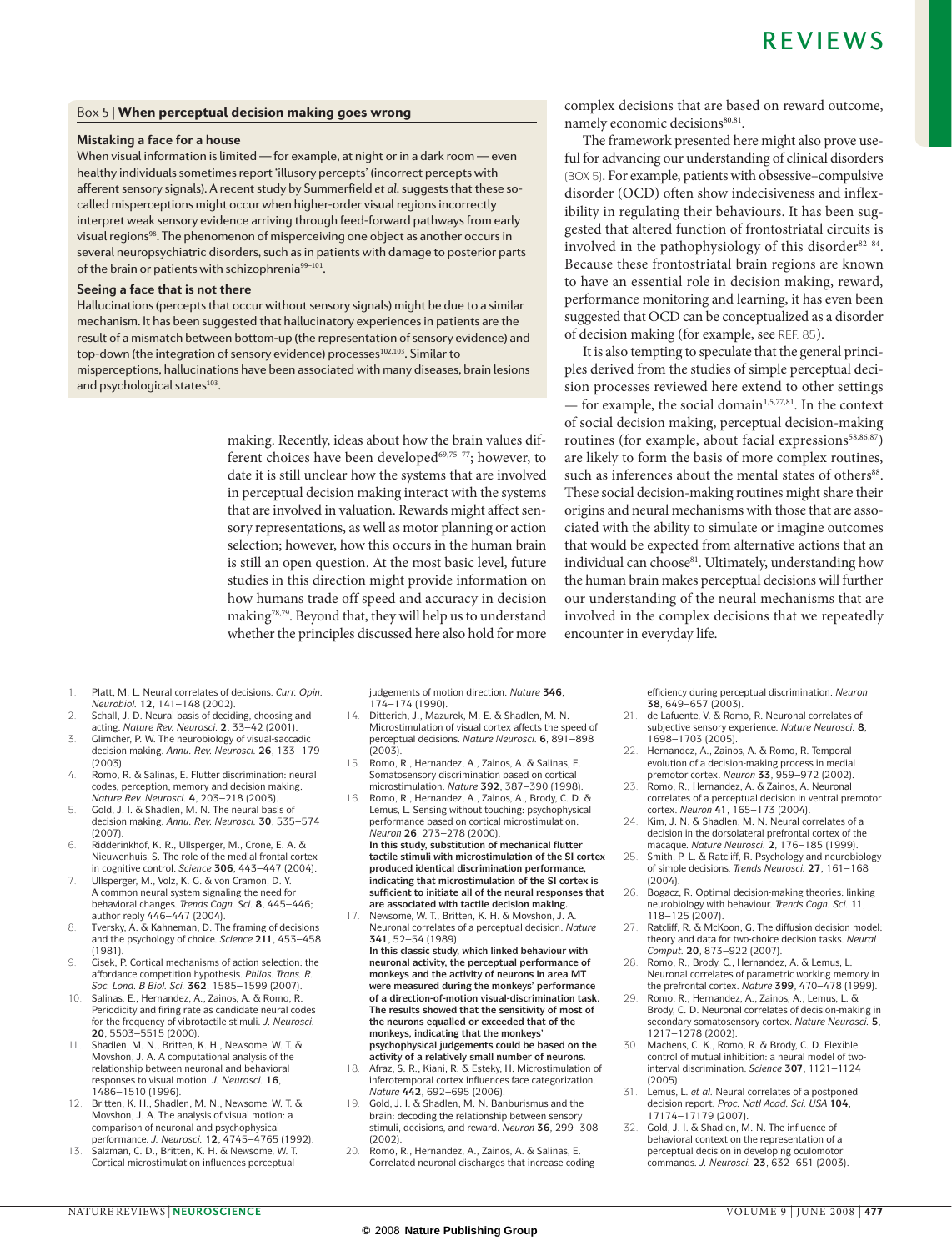- 33. Gold, J. I. & Shadlen, M. N. Representation of a perceptual decision in developing oculomotor
- commands. *Nature* **404**, 390–394 (2000). 34. Horwitz, G. D., Batista, A. P. & Newsome, W. T. Representation of an abstract perceptual decision in macaque superior colliculus. *J. Neurophysiol.* **91**, 2281–2296 (2004).
- 35. Wyss, R., Konig, P. & Verschure, P. F. Involving the motor system in decision making. *Proc. Biol. Sci.* **271**, S50–S52 (2004).
- 36. Verschure, P. M. J. F. & Althaus, P. A real-world rational agent: unifying old and new AI. *Cogn. Sci.* **27**, 561–590 (2003).
- 37. Cisek, P. Integrated neural processes for defining potential actions and deciding between them: a computational model. *J. Neurosci.* **26**, 9761–9770  $(2006)$
- 38. Shidara, M. & Richmond, B. J. Anterior cingulate: single neuronal signals related to degree of reward
- expectancy. *Science* **296**, 1709–1711 (2002). 39. Stuphorn, V., Taylor, T. L. & Schall, J. D. Performance monitoring by the supplementary eye field. *Nature* **408**, 857–860 (2000).
- 40. Ito, S., Stuphorn, V., Brown, J. W. & Schall, J. D. Performance monitoring by the anterior cingulate cortex during saccade countermanding. *Science* **302**, 120–122 (2003).
- 41. Schall, J. D. Decision making: neural correlates of response time. *Curr. Biol.* **12**, R800–R801 (2002).
- 42. Uchida, N., Kepecs, A. & Mainen, Z. F. Seeing at a glance, smelling in a whiff: rapid forms of perceptual decision making. *Nature Rev. Neurosci.* **7**, 485–491 (2006).
- Preuschhof, C., Heekeren, H. R., Taskin, B., Schubert, T. & Villringer, A. Neural correlates of vibrotactile working memory in the human brain. *J. Neurosci.* **26**, 13231–13239 (2006).
- 44. Pleger, B. *et al.* Neural coding of tactile decisions in the human prefrontal cortex. *J. Neurosci.* **26**, 12596–12601 (2006).
- 45. Tegenthoff, M. *et al.* Improvement of tactile discrimination performance and enlargement of cortical somatosensory maps after 5 Hz rTMS. *Plos Biol.* **3**, 2031–2040 (2005). **In this study, brief periods of repetitive TMS (rTMS) in humans produced an improvement of tactile discrimination performance and an enlargement of cortical somatosensory maps. Thus, rTMS seems to be effective in driving improvements in the perception of touch.**
- 46. Heekeren, H. R., Marrett, S., Bandettini, P. A. & Ungerleider, L. G. A general mechanism for perceptual decision-making in the human brain. *Nature* **431**, 859–862 (2004).

**This fMRI study of a face–house task showed that activity in the dorsolateral prefrontal cortex covaried with the difference signal between faceand house-selective regions in the ventral temporal cortex and predicted behavioural performance in the task. Thus, a comparison of the outputs of different pools of selectively tuned lower-level neurons could be a general mechanism by which the primate brain computes perceptual decisions.**

- 47. Haxby, J. V. The functional organization of human extrastriate cortex: a PET-rCBF study of selective attention to faces and locations. *J. Neurosci.* **14**, 6336–6353 (1994).
- 48. Kanwisher, N., McDermott, J. & Chun, M. M. The fusiform face area: a module in human extrastriate cortex specialized for face perception. *J. Neurosci.* **17**, 4302–4311 (1997).
- 49. McCarthy, G., Puce, A., Gore, J. C. & Allison, T. Facespecific processing in the human fusiform gyrus.
- *J. Cogn. Neurosci.* **9**, 605–610 (1997). 50. Epstein, R. & Kanwisher, N. A cortical representation of the local visual environment. *Nature* **392**, 598–601 (1998).
- 51. Ishai, A., Ungerleider, L. G., Martin, A., Schouten, J. L. & Haxby, J. V. Distributed representation of objects in the human ventral visual pathway. *Proc. Natl Acad. Sci. USA* **96**, 9379–9384 (1999).
- 52. Philiastides, M. G. & Sajda, P. Temporal characterization of the neural correlates of perceptual decision making in the human brain. *Cereb. Cortex* **16**, 509–518 (2006).
- 53. Binder, J. R., Liebenthal, E., Possing, E. T., Medler, D. A. & Ward, B. D. Neural correlates of sensory and decision processes in auditory object identification. *Nature Neurosci.* **7**, 295–301 (2004).
- 54. Kaiser, J., Lennert, T. & Lutzenberger, W. Dynamics of oscillatory activity during auditory decision making. *Cereb. Cortex* **17**, 2258–2267 (2006).
- 55. Niessing, J. *et al.* Hemodynamic signals correlate tightly with synchronized gamma oscillations. *Science* **309**, 948–951 (2005).
- 56. Roitman, J. D. & Shadlen, M. N. Response of neurons in the lateral intraparietal area during a combined visual discrimination reaction time task. *J. Neurosci.* **22**, 9475–9489 (2002).
- 57. In memoriam F. C. D. *Acta Psychol. (Amst.)* **30**, 389–408 (1969).
- 58. Thielscher, A. & Pessoa, L. Neural correlates of perceptual choice and decision making during feardisgust discrimination. *J. Neurosci.* **27**, 2908–2917 (2007).
- 59. Grinband, J., Hirsch, J. & Ferrera, V. P. A neural representation of categorization uncertainty in the human brain. *Neuron* **49**, 757–763 (2006).
- 60. Ploran, E. J. *et al.* Evidence accumulation and the moment of recognition: dissociating perceptual recognition processes using fMRI. *J. Neurosci.* **2007**, 11912–11924 (2007).

**In this study, pictures were revealed gradually and subjects indicated the time of recognition. Whereas activity in occipital regions increased primarily as stimulus information increased, activity in inferior temporal, frontal and parietal regions showed a gradual build-up, peaking at the time of recognition. The results indicate that these latter regions participate in the accumulation of sensory evidence that supports object identity.**

- Heekeren, H. R., Marrett, S., Ruff, D. A., Bandettini, P. A. & Ungerleider, L. G. Involvement of human left dorsolateral prefrontal cortex in perceptual decision making is independent of response modality. *Proc. Natl Acad. Sci. USA* **103**, 10023–10028 (2006).
- Philiastides, M. G., Ratcliff, R. & Sajda, P. Neural representation of task difficulty and decision making during perceptual categorization: a timing diagram. *J. Neurosci.* **26**, 8965–8975 (2006). **This study used a single-trial analysis of EEG to identify the neural representation of task difficulty and decision making during perceptual categorization. The results showed a decisiondifficulty component of the EEG arising between two EEG components that were predictive of decision accuracy.**
- 63. Philiastides, M. G. & Sajda, P. EEG-informed fMRI reveals spatiotemporal characteristics of perceptual decision making. *J. Neurosci.* **27**, 13082–13091 (2007).
- 64. Heekeren, H. R., Marrett, S., Bandettini, P. A. & Ungerleider, L. G. Human fMRI evidence for representation of a perceptual decision in oculomotor areas. Abstr. **228.8** (Society for
- Neuroscience Meeting, Washington DC, 2003). 65. Sereno, M. I., Pitzalis, S. & Martinez, A. Mapping of contralateral space in retinotopic coordinates by a parietal cortical area in humans. *Science* **294**, 1350–1354 (2001).
- 66. Heinen, S. J., Rowland, J., Lee, B. T. & Wade, A. R. An oculomotor decision process revealed by functional magnetic resonance imaging. *J. Neurosci.* **26**, 13515–13522 (2006).
- Rorie, A. E. & Newsome, W. T. A general mechanism for decision-making in the human brain? *Trends Cogn. Sci.* **9**, 41–43 (2005).
- 68. Debener, S. *et al.* Trial-by-trial coupling of concurrent electroencephalogram and functional magnetic resonance imaging identifies the dynamics of performance monitoring. *J. Neurosci.* **25**, 11730–11737 (2005). **This study showed that single-trial error-related negativity of the EEG was systematically related to behaviour in the subsequent trial, thus demonstrating trial-by-trial adjustments of a cognitive monitoring system. Moreover, this trial-by-trial monitoring predicted fMRI activity in the rostral cingulate cortex, a brain region that has been implicated in the processing of response errors.**
- 69. Rushworth, M. F. & Behrens, T. E. Choice, uncertainty and value in prefrontal and cingulate cortex. *Nature Neurosci.* **11**, 389–397 (2008).
- 70. Egner, T. & Hirsch, J. Cognitive control mechanisms resolve conflict through cortical amplification of taskrelevant information. *Nature Neurosci.* **8**, 1784–1790 (2005).
- 71. Logothetis, N. K. & Wandell, B. A. Interpreting the BOLD signal. *Annu. Rev. Physiol.* **66**, 735–769 (2004).
- 72. Hamalainen, M., Hari, R., Ilmoniemi, R. J., Knuutila, J. & Lounasmaa, O. V. Magnetoencephalography theory, instrumentation, and applications to noninvasive studies of the working human brain. *Rev. Mod. Phys.* **65**, 413–497 (1993).
- Logothetis, N. K., Pauls, J., Augath, M., Trinath, T. & Oeltermann, A. Neurophysiological investigation of the basis of the fMRI signal. *Nature* **412**, 150–157 (2001).
- 74. Tsao, D. Y., Freiwald, W. A., Tootell, R. B. & Livingstone, M. S. A cortical region consisting entirely of face-selective cells. *Science* **311**, 670–674 (2006).
- Sugrue, L. P., Corrado, G. S. & Newsome, W. T. Choosing the greater of two goods: neural currencies for valuation and decision making. *Nature Rev. Neurosci.* **6**, 363–375 (2005).
- 76. Montague, P. R., King-Casas, B. & Cohen, J. D. Imaging valuation models in human choice. *Annu. Rev. Neurosci.* **29**, 417–448 (2006).
- Lee, D. Game theory and neural basis of social decision making. *Nature Neurosci.* **11**, 404–409 (2008).
- 78. Bogacz, R., Brown, E., Moehlis, J., Holmes, P. & Cohen, J. D. The physics of optimal decision making: a formal analysis of models of performance in twoalternative forced-choice tasks. *Psychol. Rev.* **113**, 700–765 (2006).
- 79. Simen, P., Cohen, J. D. & Holmes, P. Rapid decision threshold modulation by reward rate in a neural network. *Neural Netw.* **19**, 1013–1026 (2006).
- 80. Glimcher, P. W. & Rustichini, A. Neuroeconomics: the consilience of brain and decision. *Science* **306**, 447–452 (2004).
- 81. Lee, D. Neural basis of quasi-rational decision making. *Curr. Opin. Neurobiol.* **16**, 191–198 (2006).
- 82. Aouizerate, B. *et al.* Pathophysiology of obsessivecompulsive disorder: a necessary link between phenomenology, neuropsychology, imagery and physiology. *Prog. Neurobiol.* **72**, 195–221 (2004).
- 83. Rauch, S. L. *et al.* A functional neuroimaging investigation of deep brain stimulation in patients with obsessive-compulsive disorder. *J. Neurosurg.* **104**, 558–565 (2006).
- 84. Saxena, S., Brody, A. L., Schwartz, J. M. & Baxter, L. R. Neuroimaging and frontal-subcortical circuitry in obsessive-compulsive disorder. *Br. J. Psychiatry* **Suppl**, 26–37 (1998).
- 85. Sachdev, P. S. & Malhi, G. S. Obsessive-compulsive behaviour: a disorder of decision-making. *Aust. N. Z. J. Psychiatry* **39**, 757–763 (2005).
- 86. Meriau, K. *et al.* A neural network reflecting individual differences in cognitive processing of emotions during perceptual decision making. *Neuroimage* **33**,
- 1016–1027 (2006). 87. Pessoa, L. & Padmala, S. Quantitative prediction of perceptual decisions during near-threshold fear detection. *Proc. Natl Acad. Sci. USA* **102**, 5612–5617 (2005).

**Quantitative analysis showed that fMRI signals in a near-threshold fear-detection task predicted behavioural choice in a network of areas linked to emotional processing, including the posterior cingulate cortex, the medial prefrontal cortex,** 

- **the right inferior frontal gyrus and the left insula.** 88. Lieberman, M. D. Social cognitive neuroscience: a review of core processes. *Annu. Rev. Psychol.* **58**, 259–289 (2007).
- Ratcliff, R., Cherian, A. & Segraves, M. A. A comparison of macaque behavior and superior colliculus neuronal activity to predictions from models of two-choice decisions. *J. Neurophysiol.* **90**, 1392–1407 (2003).
- Ratcliff, R., Hasegawa, Y. T., Hasegawa, R. P., Smith, P. L. & Segraves, M. A. Dual diffusion model for singlecell recording data from the superior colliculus in a brightness-discrimination task. *J. Neurophysiol.* **97**, 1756–1774 (2007).
- 91. Schall, J. D. On building a bridge between brain and behavior. *Annu. Rev. Psychol.* **55**, 23–50 (2004).
- 92. Donner, T. H. *et al.* Population activity in the human dorsal pathway predicts the accuracy of visual motion detection. *J. Neurophysiol.* **98**, 345–359 (2007).
- 93. Debener, S., Ullsperger, M., Siegel, M. & Engel, A. K. Single-trial EEG-fMRI reveals the dynamics of cognitive function. *Trends Cogn. Sci.* **10**, 558–563 (2006).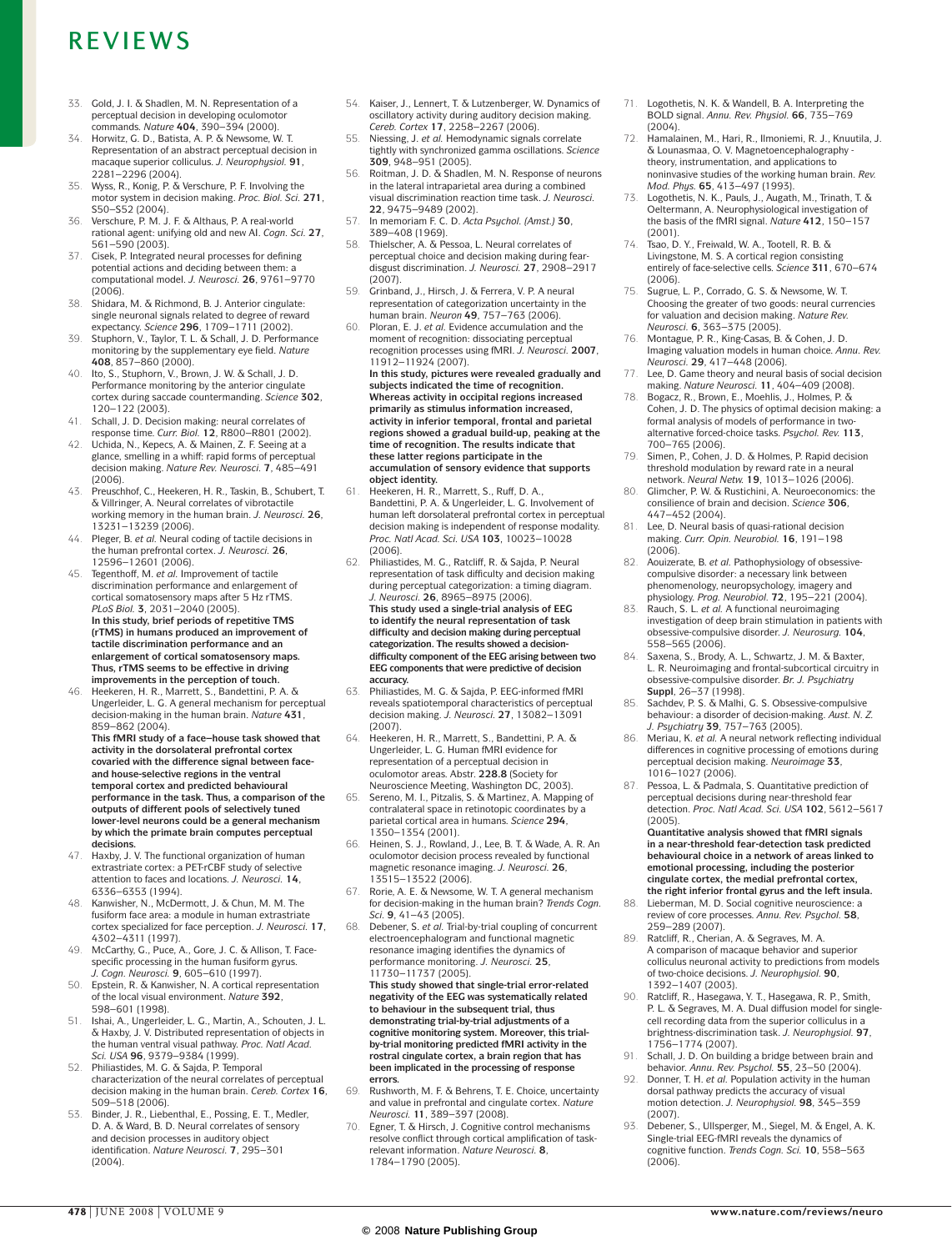- 94. Petrides, M., Alivisatos, B., Evans, A. C. & Meyer, E. Dissociation of human mid-dorsolateral from posterior dorsolateral frontal cortex in memory processing. *Proc. Natl Acad. Sci. USA* **90**, 873–877 (1993).
- 95. Petrides, M. Deficits in non-spatial conditional associative learning after periarcuate lesions in the
- monkey. *Behav. Brain Res.* **16**, 95–101 (1985). 96. Thoenissen, D., Zilles, K. & Toni, I. Differential involvement of parietal and precentral regions in movement preparation and motor intention. *J. Neurosci.* **22**, 9024–9034 (2002).
- 97. Summerfield, C. *et al.* Predictive codes for forthcoming perception in the frontal cortex. *Science* **314**, 1311–1314 (2006).
- 98. Summerfield, C., Egner, T., Mangels, J. & Hirsch, J. Mistaking a house for a face: neural correlates of misperception in healthy humans. *Cereb. Cortex* **16**, 500–508 (2006).
- 99. ffytche, D. H. & Howard, R. J. The perceptual consequences of visual loss: 'positive' pathologies of vision. *Brain* **122**, 1247–1260 (1999). 100. Warrington, E. K. & Shallice, T. Category specific
- semantic impairments. *Brain* **107**, 829–854 (1984). 101. Persaud, R. & Cutting, J. Lateralized anomalous perceptual experiences in schizophrenia.
- *Psychopathology* **24**, 365–368 (1991). 102. Grossberg, S. How hallucinations may arise from brain mechanisms of learning, attention, and volition. *J. Int. Neuropsychol. Soc.* **6**, 583–592 (2000).
- 103. Collerton, D., Perry, E. & McKeith, I. Why people see things that are not there: a novel Perception and Attention Deficit model for recurrent complex visual hallucinations. *Behav. Brain Sci.* **28**, 737–757; discussion 757–94 (2005).
- 104. Haynes, J. D. & Rees, G. Decoding mental states from brain activity in humans. *Nature Rev. Neurosci* **7**, 523–534 (2006).

105. Opris, I. & Bruce, C. J. Neural circuitry of judgment and decision mechanisms. *Brain Res. Brain Res. Rev.* **48**, 509–526 (2005).

#### **Acknowledgements**

In the preparation of this article, we benefitted from feedback from and discussions with M. Bauer and M. Philiastides. We would like to thank R. Romo and two anonymous reviewers for their constructive feedback. The assistance of A. Parr is also acknowledged. H.R.H. was supported by the DFG (Deutsche Forschungsgemeinschaft) (HE 3347/1-2); S.M. and L.G.U. were supported by the National Institute of Mental Health Intramural Research Program.

#### FURTHER INFORMATION

Hauke Heekeren's homepage: [www.heekerenlab.org](http://www.heekerenlab.org)

**All links are active in the online pdf**